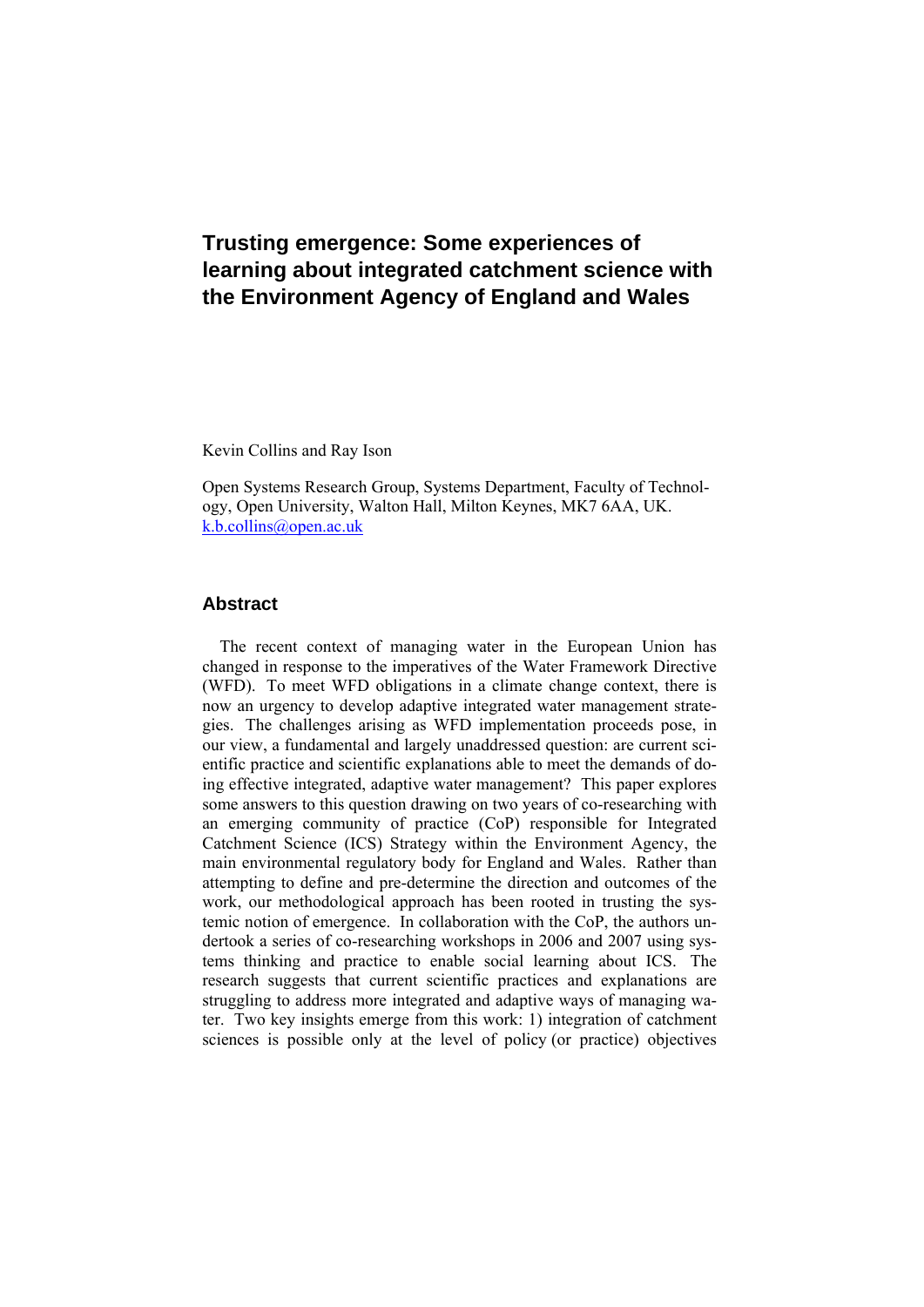rather than at the level of scientific disciplines and research findings; 2) the main requirement of the WFD (e.g. no deterioration in good ecological status) can be understood as an emergent property of a system (for managing water) rather than an individual 'thing' or 'state' that exists. From our perspective, this realisation is sufficiently profound to require a concomitant shift in the use of language away from a reliance on Integrated Catchment Management as a discrete 'catch-all' noun towards Integrated Catchment Managing. This better describes the sets of purposeful activities and interactions among multiple stakeholders operating in situations of complexity which enable or constrain the emergence of integrated and adaptive practices.

## **I Introduction**

In recent years, the context of managing water in the European Union (EU) has changed in response to the imperatives of the WFD (CEC, 2000). To meet the obligations of the WFD, there is now an urgency to develop more holistic approaches. Terms such as ICM and integrated water resource management (IWRM) are now firmly part of the debate. More recently, in response to the expected imperatives of climate change and concerns about uncertainty, there is an increasing emphasis on *adaptive* IWRM strategies.

On many levels, these developments in approaches to water management are to be welcomed since they provide opportunities for drawing attention to the complex dynamics of water catchments. In the EU, the focus is on 'good ecological status' as one of the principal goals and measures of success enshrined in the WFD legislation. This is increasingly dominating the science agenda and is a key driver in efforts for more integrated approaches to managing Europe's water.

Implementing the WFD is not without difficulty as it poses many challenges, not least resolving what constitutes good ecological status (SLIM, 2004a; CEC, 2007). To date, debates amongst policy makers and scientists have been focused on determining reference conditions and uncertainties associated with the effectiveness of Programmes of Measures to deliver good ecological status. The challenges arising as WFD implementation proceeds pose, in our view, a fundamental and largely unaddressed question: are current scientific practices and the resultant scientific explanations able to meet the demands of doing effective integrated, adaptive water management as part of an on-going process of climate change adaptation?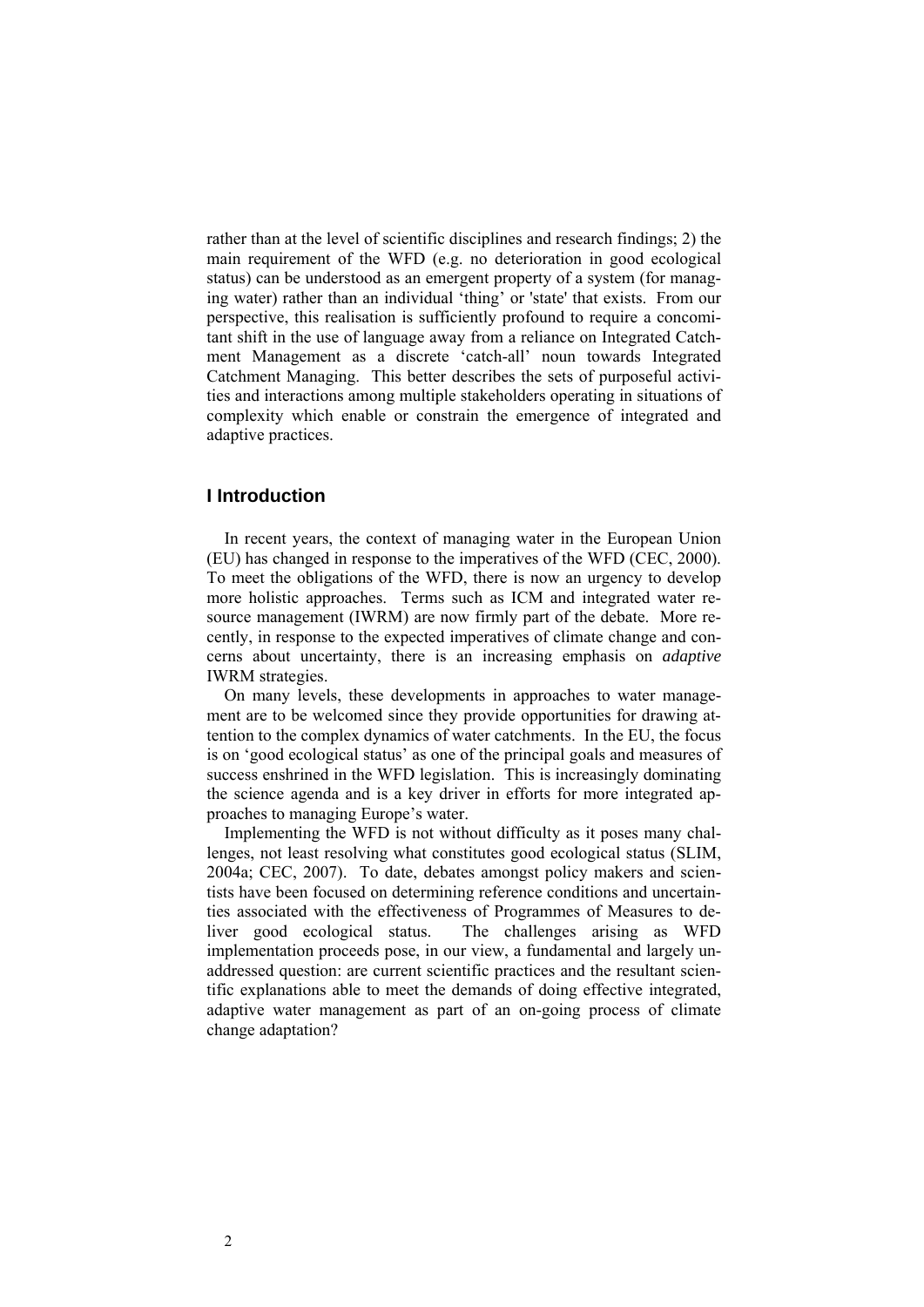This paper explores some answers to this question drawing on two years of co-researching with an emerging community of practice (CoP) (Wenger, 1998) responsible for Integrated Catchment Science (ICS) within the Environment Agency (EA), the main environmental regulatory body for England and Wales.

We begin by exploring how ICM has been interpreted in the literature and relate it to traditional approaches to 'science management' (Section II). Our conceptual and methodological basis for introducing systemic and social learning approaches to ICS, rooted in trusting to the systemic notion of emergence, is then described (Section III). A summary of the evolving practices of the EA-based ICS CoP (Section IV) precedes an account of the emergent learning of the CoP as it tries to overcome the lack of a common conceptual framing of ICS and ICM (Section V). We then outline some of the opportunities and difficulties of building support and capacity for the development and sustenance of CoPs through a process of 'trusting emergence' within the prevailing cultures of natural resource management organisations (Section VI). Our concluding comments draw out some of the key threads relating to 'trusting emergence' for adaptive managing in situations of complexity and uncertainty.

## **II ICM – imperatives and traditions**

ICM is widely considered as the cornerstone of attempts to bring about more adaptive management practices for managing water resources. The case for ICM is set out in recent major initiatives concerned with managing water resources more sustainably at global (World Water Forum, 2000, 2003), European (CEC, 2000) and national levels (see for example, DEFRA, 2002 in the UK). It has become the by-word to signify more enlightened approaches to managing rivers, catchments and basins.

Given its popularity, it is perhaps surprising that few commentators have devoted time to exploring the meanings associated with the constituent wording of ICM. 'Integrated' suggests that the links between different aspects of catchment functioning (such as rainfall, groundwater and runoff) are recognised, acknowledged and understood. The term 'catchment' can be variously interpreted, but even hydrological boundaries between surface and groundwaters are rarely clearly determined. 'Management' suggests that the knowledge and skills required for making sense of the full range of links between catchment components are known and available and are used in some form of accepted praxis (theory informed practice). The emphasis on management also suggests that the whole range of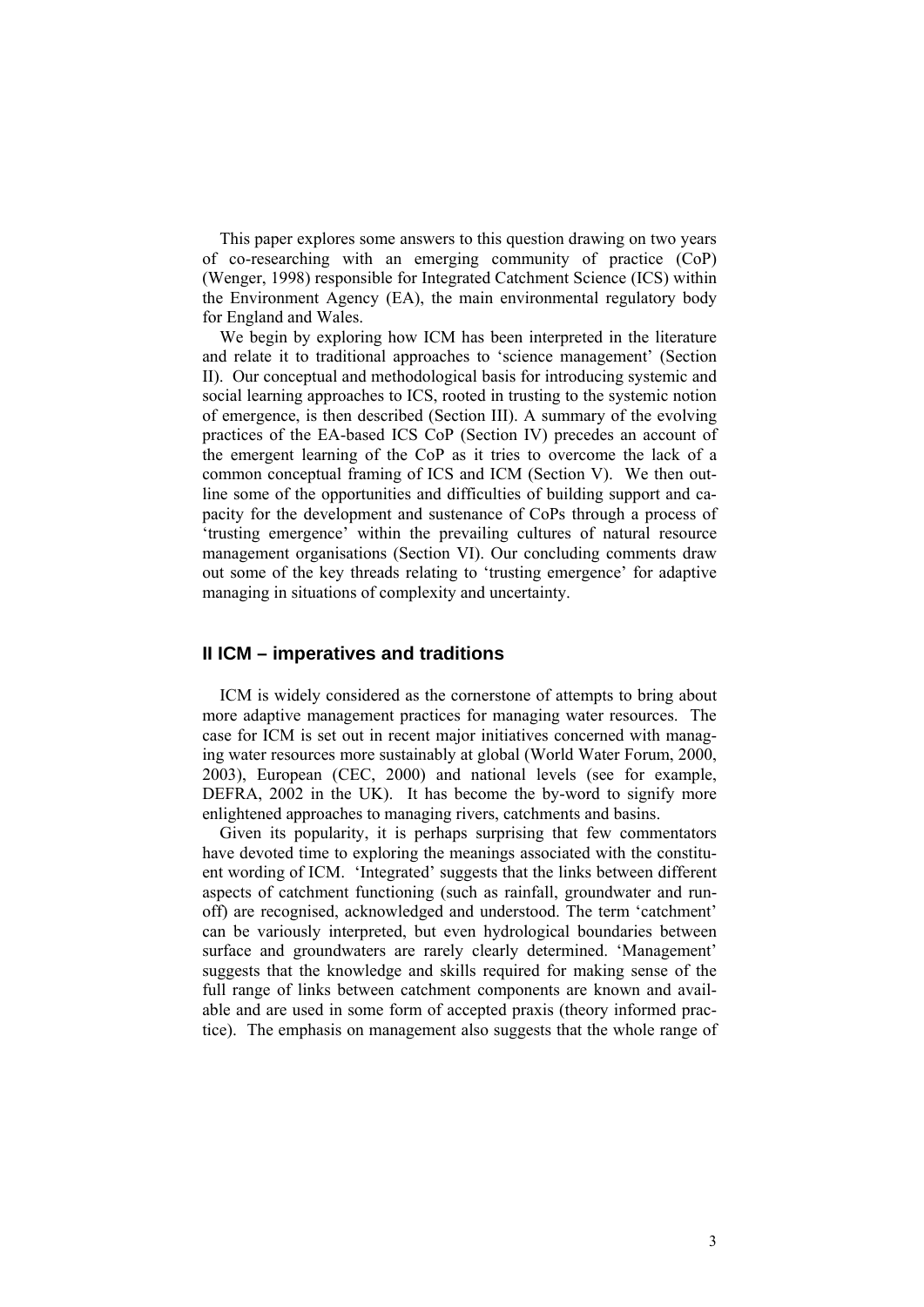components relating to catchment functioning can be acted upon purposefully or at least orchestrated collectively to create a set of desirable outcomes.

The extent to which any of these imperatives, especially integration (see Dovers, 2005), are understood and used to critically inform policy and practice is debatable. In our view, the ubiquitous use of 'ICM' as a 'catchall' policy imperative conceals some key conceptual and methodological underpinnings which have important implications for sense-making and practices associated with ICM. Thus, some interpret ICM from an ecological perspective (Edwards and Dennis, 2000; Wheater and Peach, 2004), others from hydro-geomorphological (Conacher, 2002) and/or socio-economic perspectives (Cameron, 1997), to name just a few of the many possible domains of knowledge and epistemology used to 'construct' ICM.

Equally, the 'traditions' inherent in different interpretations of ICM are not limited to particular science-based disciplines. Some authors note that for integrated catchment management to occur:

- 1. 'the legislation and policies that aim to achieve ICM must be combined with existing and future legislation and policies;
- 2. the science that is required to support ICM and provide the evidence base also needs to be integrated across natural and social science disciplines;
- 3. the management of catchments should be based on integrating land management with a wide range of stakeholder requirements, policies and scientific evidence base' (Macleod et al, 2007: 591; see also Dovers, op cit).

Following Margerum (1997), our assessment of ICM recognizes that the science of ICM is situated within and shaped by specific historical, cultural and policy contexts.

For example, in Australia soil erosion was the starting point for new ways of thinking about managing catchments:

'During the early to mid-1980s, the terms integrated catchment management and total catchment management began to appear more frequently in policy discussions by soil conservation professionals. ICM was seen as addressing the problem of fragmented approaches to land resource management' (Reeve et al. 2002:13).

In other contexts, ICM has emerged from concerns with flooding and soil erosion in pre and post war USA (see Margerum, op cit); and as part of an emerging national political agenda for managing water on a catchment basis in South Africa (see for example Ballweber, 2006; Lotz-Sisitka & Burt, 2006). In the EU, ICM is key to the WFD with its emphasis on in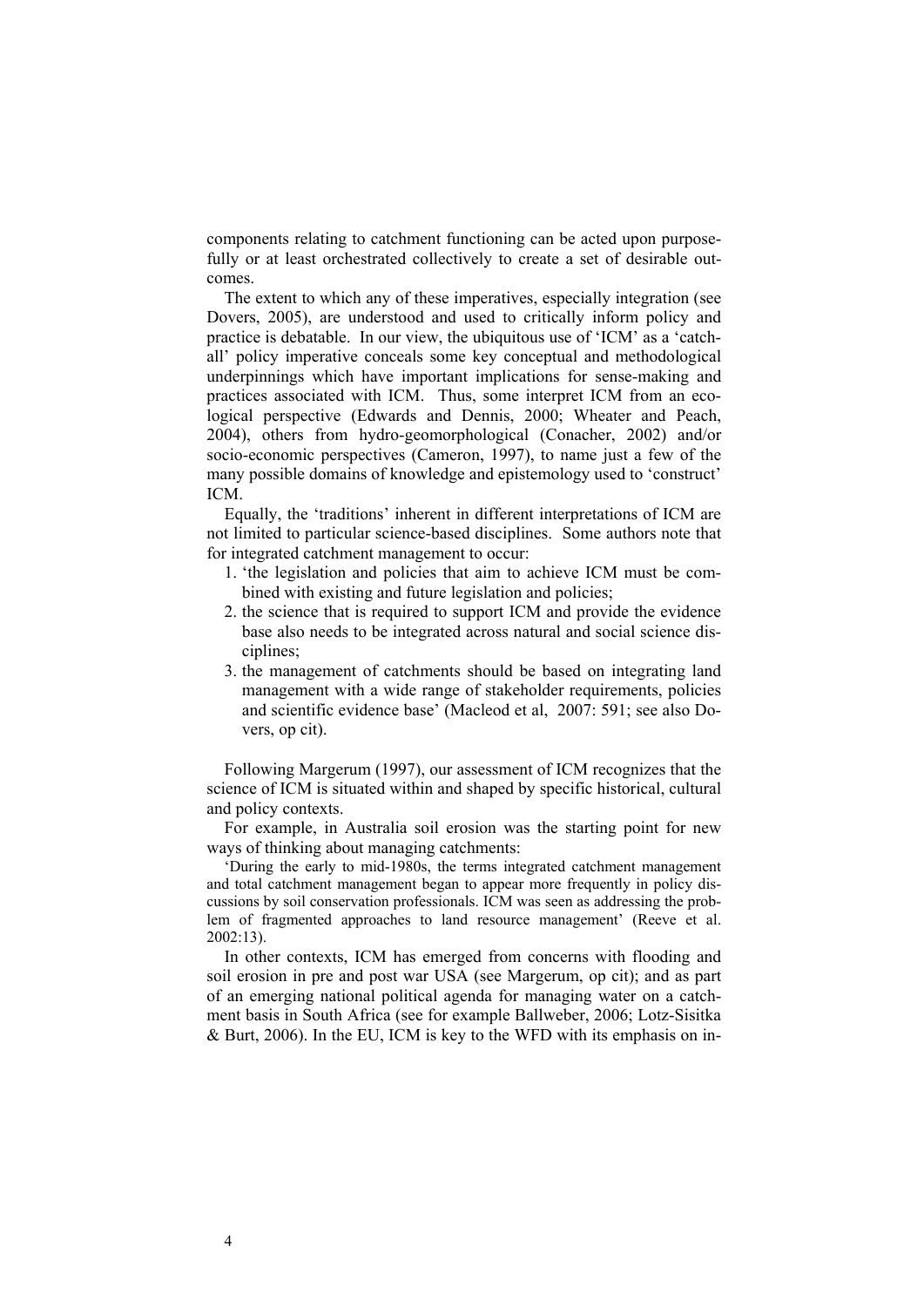tegrated catchment management for achieving good ecological status (CEC, 2000).

## **ICM – the English and Welsh context**

In the UK, catchment based management has been a feature of water policy for over 30 years. The UK government's high level strategy for water in England and Wales, *Directing the Flow* (currently under review) offers the view that the WFD-led imperative for integration will help avoid duplication of effort and contradictions between objectives and priorities of different plans; and lead to greater transparency for stakeholders, whilst ensuring that individual statutory obligations can still be met (DEFRA, 2002). Among many key challenges, will be the extent to which attempts at integration can deal with new hazards and new forms of knowledge:

'It is important that sufficient weight is put on scientific evidence in formulating water policies, both at national and EU level. This means, however, interpreting "science" on a wide basis, including allowing for systematic evaluation of social and economic evidence, as well as evidence from physical science' (DEFRA, 2002:57).

This broadening of the remit of science is reinforced in the River Basin Planning Strategy for England and Wales (EA, 2006a) which places great emphasis on the importance of integration of policies, practices and knowledge for integrated river basin and catchment management. As the designated competent authority, and to meet the challenge of a broader interpretation of science, the EA's Corporate Strategy for 2002-2007, *Making It Happen* (EA, 2002) highlights nine themes where it will focus its work. Three of these are particularly relevant to a more integrated approach to the management of the water and land environments at catchment scale: improved and protected waters; restored, protected land with healthier soils; and an enhanced environment for wildlife.

Below the level of the Corporate Strategy, the EA's Science Strategy, *Solving Environmental Problems Using Science* (EA, 2004) sets out the overall objectives and the organisational framework for delivery of the Corporate Strategy. It establishes five 'Thematic Programmes' covering: climate change impacts; environment and human health; flood risk science; sustainable use of resources; and integrated catchment science (ICS). The rest of this paper focuses on the ICS Thematic Programme and in particular, co-researching with the ICS Programme staff to develop a more integrated ICS Strategy for the EA and its stakeholders.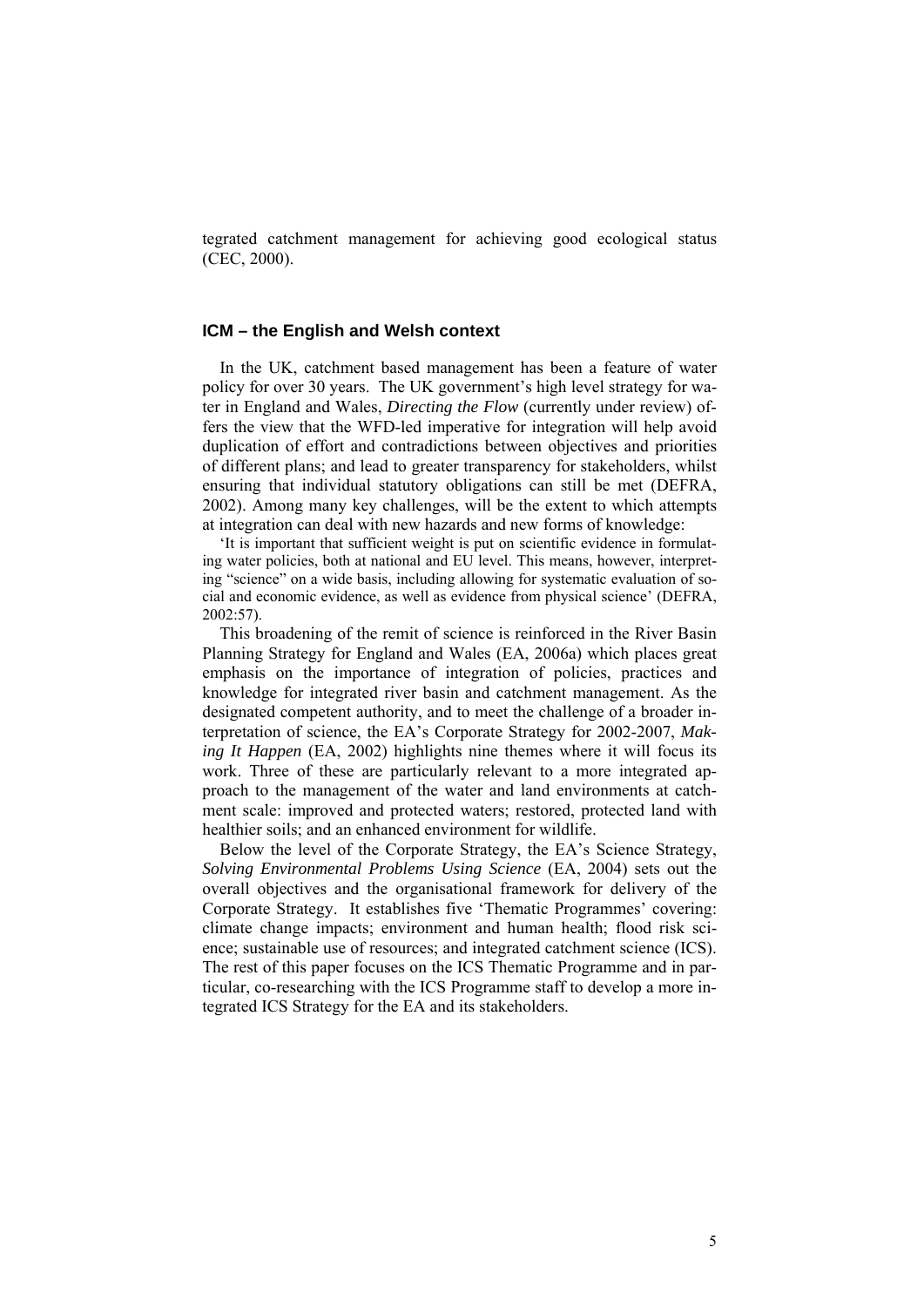#### **Co-researching for integrated catchment science**

The vision, objectives and a high level structure for the EA's ICS Programme for the period 2006-2011 and beyond were set out in early drafts of the ICS Strategy. The aim of the Programme is to deliver high quality science outputs, which integrate understanding of environmental processes between air, land and water at the scale of river basin management and allows the development of evidence based policy and sound operational decision-making. Critically, the Programme is to be achieved by developing an integrated catchment modelling framework and associated decisionsupport tools using a social learning approach to build the capacities needed to tackle the key challenges of integrated river basin management at the catchment scale (EA, 2006b).

Situating the science to be done within a social learning approach was a new initiative on the part of the EA. According to anecdotal reports from EA staff, the individual Programmes within the Science Strategy would normally have been developed and managed as a set of largely separate projects. Groups of projects would be compiled on the basis of scientific interest and expertise to undertake or oversee a project, rather than a more systemic assessment of the Programme objectives as a whole and the potential for more integrated science. Hence most Programmes could be fairly described as collections of individual projects loosely grouped together under individual themes with integration being desirable, but rarely designed into the development of the Programmes.

The ICS group's desire for a different approach and the emphasis on social learning can be attributed to several interrelating factors such as the integrating imperative within the WFD; budget cuts within EA science; and a new EA policy to engage in social learning approaches for river basin planning (see EA, 2006a; Collins et al, 2005).

Of equal importance, however, was the growing recognition by the ICS manager and staff of the complexities and uncertainties associated with understanding catchment functioning; the difficulty of 'defining' ICS with any satisfaction and the difficulties of 'doing' ICS in relation to the WFD. The changing context led the ICS manager to note that 'doing science just because we are interested in it is no longer possible or acceptable' (Anon, pers comm., 2006). Awareness of previously helpful interventions in other areas of EA policy relating to river basin planning (see Collins et al, 2005), led to an invitation to the authors from the ICS staff to assist the group in the development of its ICS Strategy using systemic, social learning approaches based on trusting to emergence.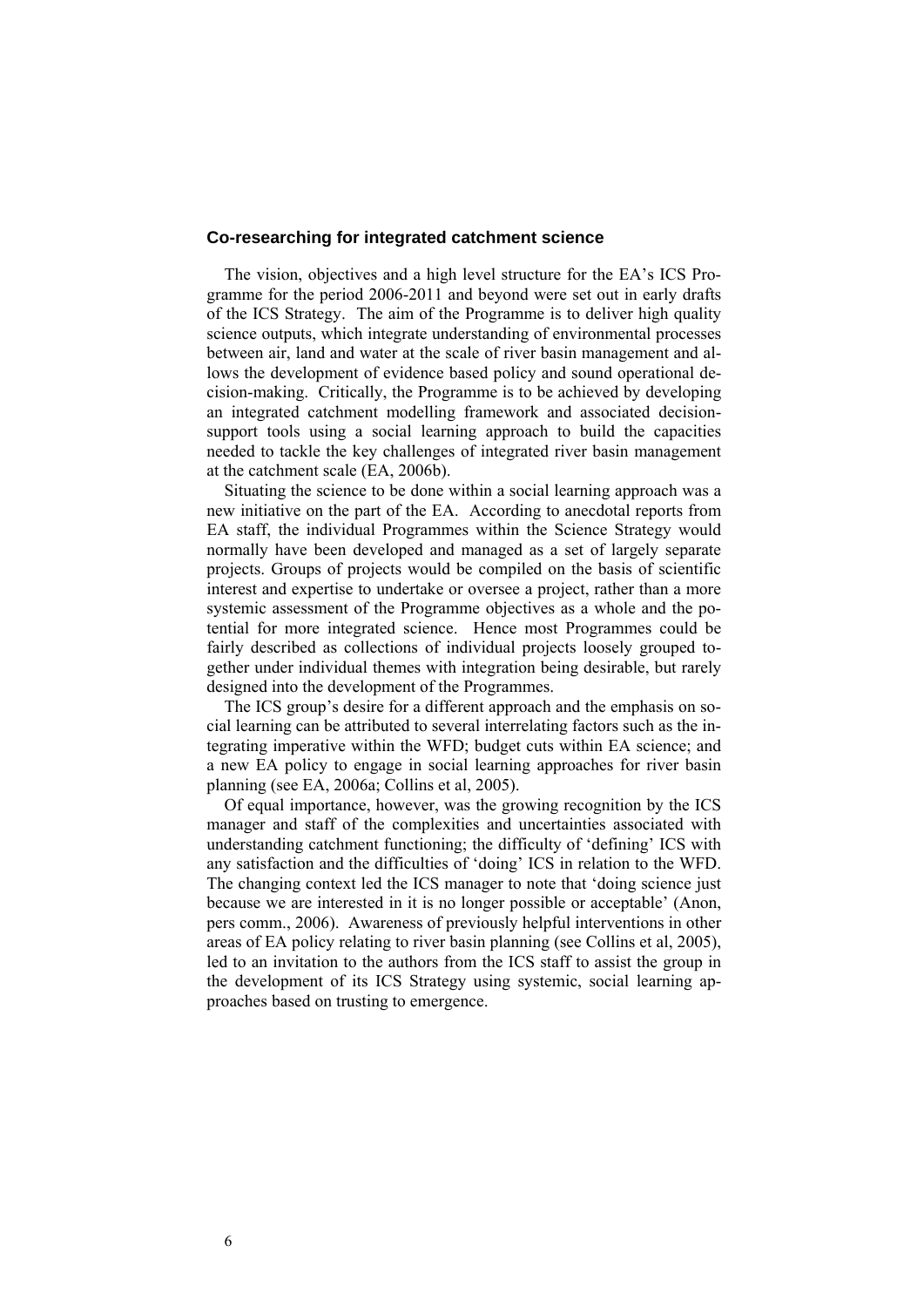## **III Social learning and emergence**

Our conceptual and methodological approach to working with the EA has been shaped by our earlier experiences (see Collins et al, 2005) in using systems thinking and practice (Checkland, 1981; Checkland and Scholes, 1999). Our theoretical approach to social learning is discussed in full elsewhere (see Blackmore et al, 2007; Collins et al, 2007).

There are many authors attempting to develop social learning theories (see for example Finger and Verlaan, 1995; Daniels and Walker, 1996; Woodhill & Röling, 1998; Pahl-Wostl et al, 2007). Blackmore (2007) notes that social learning theory is part of the tradition of 'adaptive management' (Holling, 1978) and is also reflected in Wenger's social theory of learning in relation to communities of practice (Wenger, 1998) defined as 'groups of people who share a concern, a set of problems, or a passion about a topic, and who deepen their knowledge and expertise in this area by interacting on an ongoing basis' (Wenger et al, 2002:4-5).

Part of the requirement for adaptive or social learning approaches to managing water catchments is the growing realisation that catchments are situations more usefully experienced as being characterised by complexity, uncertainty, interdependency, having multiple stakeholding and often ongoing controversy (SLIM, 2004b; Ison et al, 2007a). In dealing with these kinds of situations, we suggest that social learning is significantly different in its epistemological assumptions from existing policy mechanisms. In our work, we interpret social learning as one or more of the following:

- 1. the **convergence** of goals (more usefully expressed as agreement about purpose), criteria and knowledge leading to more accurate mutual expectations and the building of relational capital;
- 2. the process of **co-creation** of knowledge, which provides insight into the causes of, and the means required to transform, a situation. Social learning is thus an integral part of the make-up of concerted action;
- 3. the **change of behaviours and actions** resulting from understanding something through action ('knowing') and leading to concerted action. Social learning is thus an emergent property of the process to transform a situation (SLIM, 2004c).

Rather than attempting to define and pre-determine the direction and outcomes of the work with the ICS CoP, our methodological approach has been rooted in trusting the systemic notion of emergence, not in any simplistic sense but in pursuing the purposeful design of learning systems which are not deterministic (Ison et al, 2007b), but create the circumstances for emergence.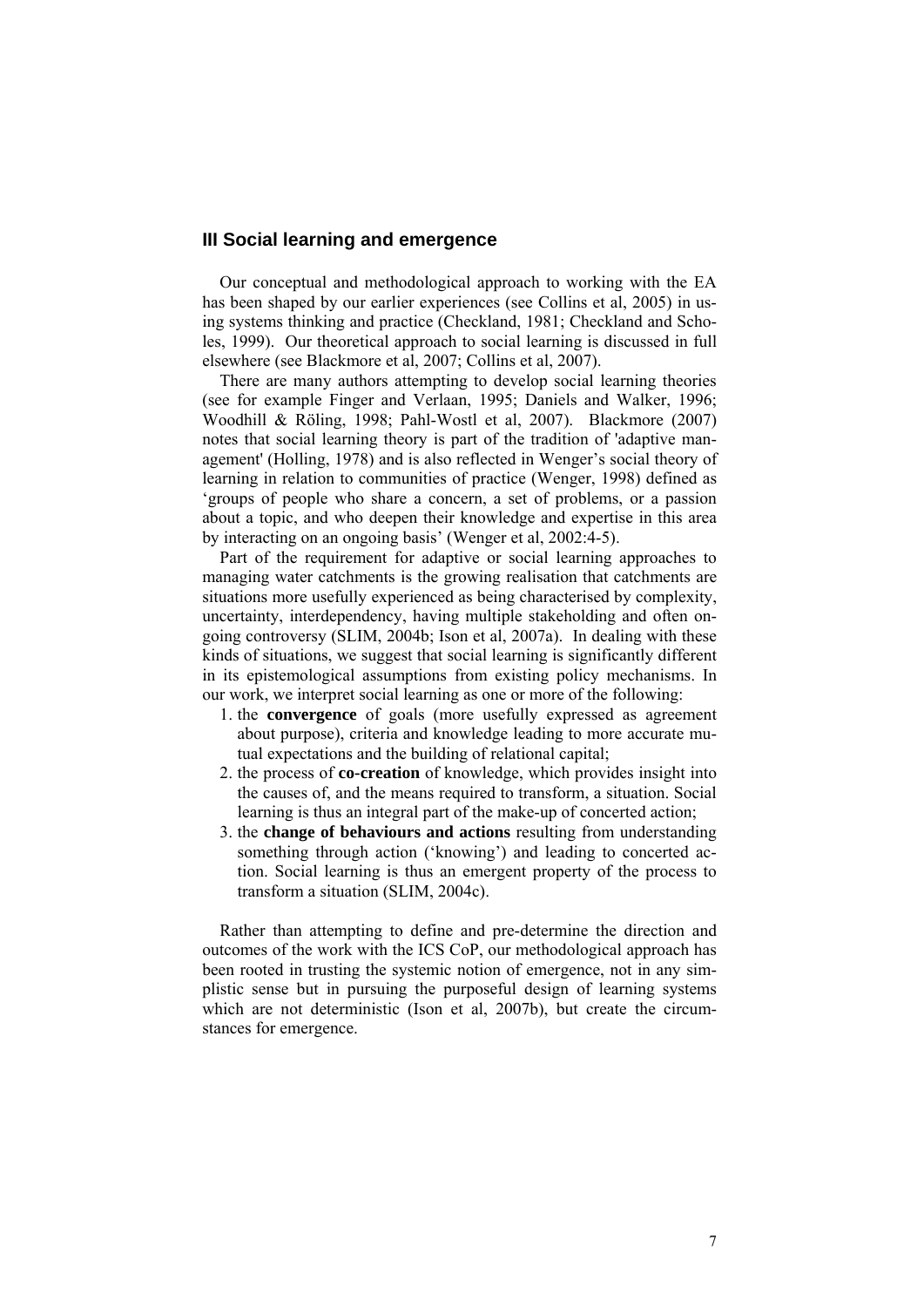Emergence is a key systems concept. A system can be described as an entity which maintains its existence through the interaction of its constituent parts or elements. The pattern of interactions or connections between the constituent elements gives rise to larger wholes. While there is some debate on definitions and interpretation, (for example see Goldsmith, 1999; Corning, 2002) we associate emergence with: new patterns arising from a set of interrelationships between the constituent and diverse elements of a system, these patterns or characteristics not being reducible to individual elements. From this perspective, rather than being a 'thing' that can be pre-defined and applied (often desired within the context of best practice), ICM can be understood as an emergent property of a set of practices for managing catchments which occur in particular contexts.

Following Bawden's (2004) approach to sustainability, managing for the emergence of ICM challenges our conceptual understanding of catchments, how they are managed and the policies and practices which become instituted over time. It also challenges the kinds of interventions employed to bring about more integrated approaches, such that the design of interventions must be rooted in trusting to emergence. It follows that a commitment to social learning and emergence within a CoP is facilitated by a parallel commitment to co-researching (see Reason and Bradbury, 2001). In our work, this commitment was based on earlier experiences with the EA and formalised in an internal written memorandum of agreement on how the co-researching relationship should be conducted between the researchers and the EA.

## **IV Co-researching in practice**

Drawing on systems thinking and practice, social learning, notions of emergence and community of practice, our engagement with the EA in 2006 and the first half of 2007 was focused around designing and facilitating a series of 12 workshops with the ICS staff. Other practices, such as interim development and review meetings; telephone and email conversations with ICS managers; and presentations to senior EA management were also used to facilitate movement of the group towards a situation where they might be described as a CoP – both by themselves and by others.

While the specific aims of the workshops varied according to need, the overall aims of the co-researching activity were for the EA staff involved and the authors: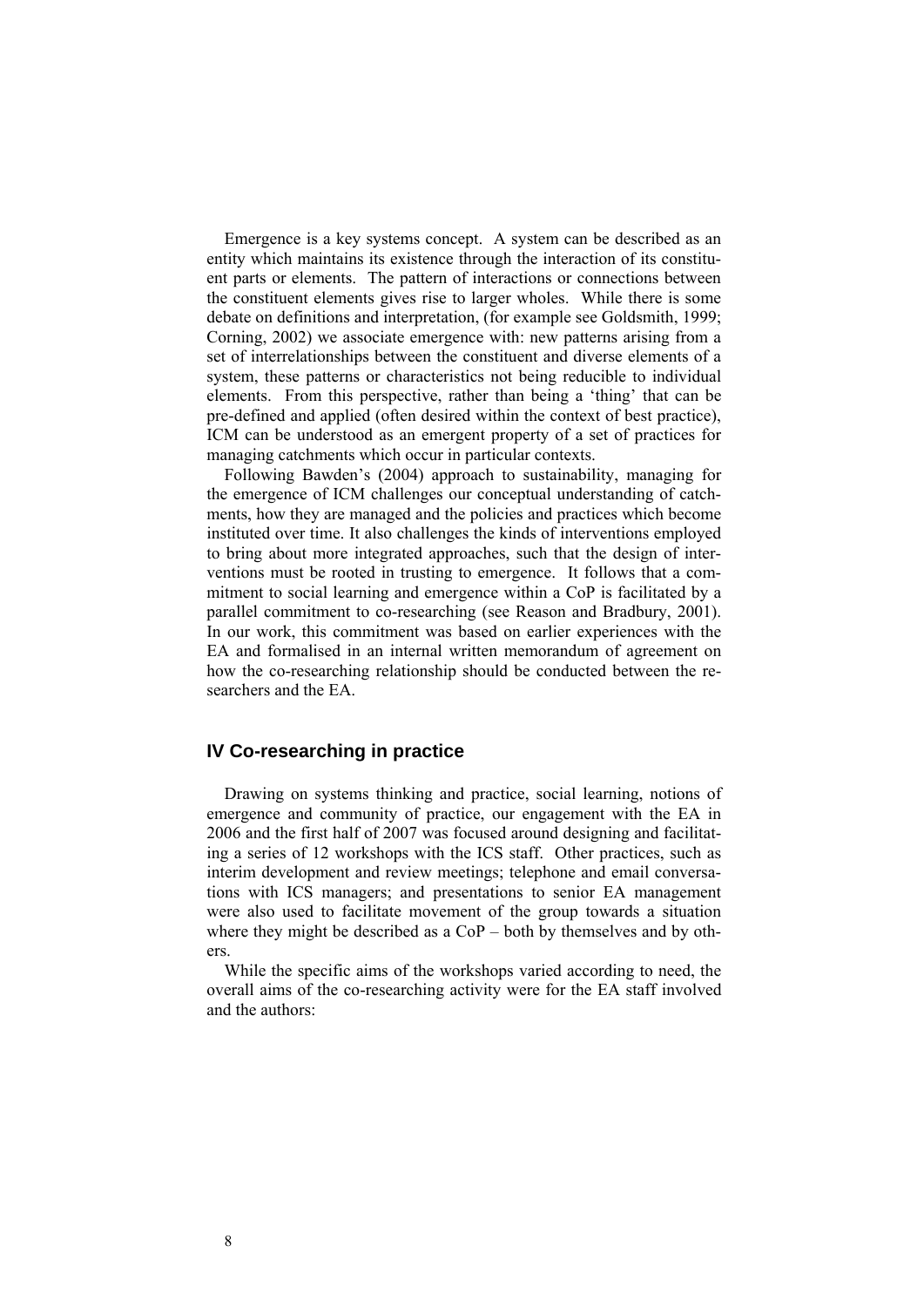- 1. to develop a better understanding of ICS in the context of the ICS Programme;
- 2. to develop a common understanding among participants of the meaning and the purpose of the ICS Strategy and the practices associated with enabling ICM;
- 3. to experience ways of working as a CoP to provide mutual support for those involved in the ICS theme.

It is important to note that specific references to social learning and systems thinking and practice were not included in the aims, although the terms and their meanings were used explicitly throughout the various events during the co-research period. For reasons of space, the issue of 'silent' practice is not addressed in this paper.

The ICS staff numbered about 25, and on average 18-20 participants attended the main workshops. Each workshop was facilitated by the first author or the senior manager of the ICS group with support from his deputy manager. Significant work and design contributions were made by many in the ICS group during the process. An informal 'review group', comprising the ICS manager, deputy manager, several senior scientists and the facilitator/researcher met at various stages during the process to assess progress and review the work of the CoP in relation to organisational issues. Table 1 summarises the main activities over the period, outlines the design considerations and reports on the outcomes at each stage which were then used to inform the design and purpose of the subsequent event(s).

There is a danger in reading Table 1 that the impression is gained of a pre-determined, largely coherent pre-planned trajectory and associated timetable. In reality, the work with the EA evolved – the situation was often very uncertain with regard to the context, design, outcomes and the nature of discussions at any stage. Each workshop was designed on the experiences and learning emerging from the previous event(s) and were largely in response to the group's own sense of what was needed to progress the development of the ICS Strategy.

Although an often difficult and uncertain process, by July 2007, the ICS Strategy comprised five core workpackages (WPs) and two supporting WPs. Each of the five core WPs, some with sub-WPs, detailed projects around the broad themes of: chemicals; ecology; diffuse pollution; sediments; mining; and marine environments. Efforts to integrate the WPs and associated projects were focussed on the development and refinement of activity models for achieving particular policy objectives.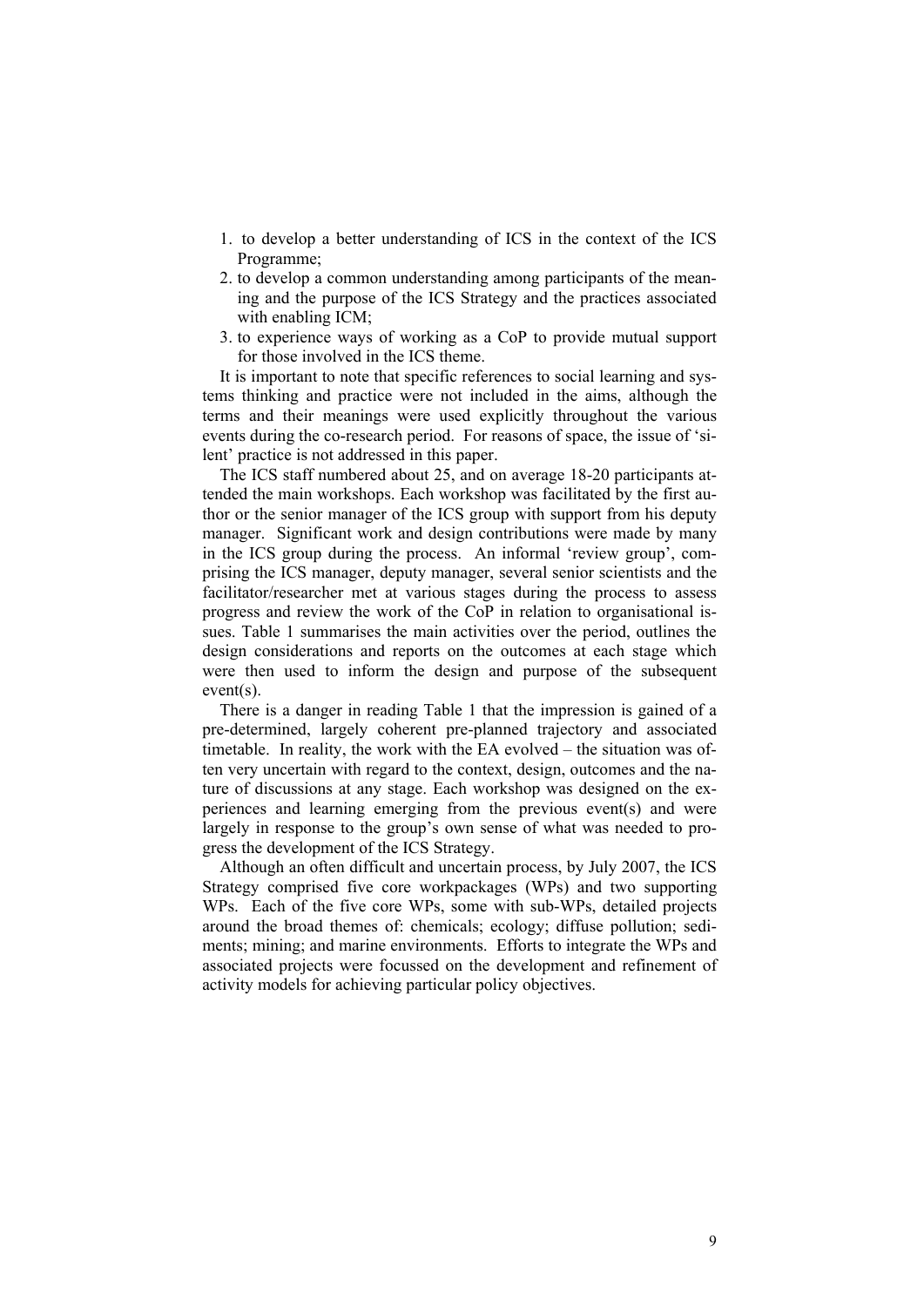| <b>Date</b> | <b>Event / Prac-</b>                       | <b>Design Considerations</b>                                                                                                                                                                                                                                                      | (including shaping future<br><b>Outcomes</b>                                                                                                                                                                                                      |
|-------------|--------------------------------------------|-----------------------------------------------------------------------------------------------------------------------------------------------------------------------------------------------------------------------------------------------------------------------------------|---------------------------------------------------------------------------------------------------------------------------------------------------------------------------------------------------------------------------------------------------|
|             | tice                                       |                                                                                                                                                                                                                                                                                   | events)                                                                                                                                                                                                                                           |
| Mar 06      | <b>ICS</b> Workshop<br>$1(2 \text{ days})$ | Exploring context: traditions of understand-<br>ing; introducing notions of complexity; sys-<br>tems thinking, diagramming, social learning<br>and co-researching. Identifying purposeful<br>activity; trusting to emergence; meeting par-<br>ticipants' and organisational needs | Awareness of context; agreements on over-<br>all purpose; commitment to co-researching<br>and social learning; awareness of concep-<br>tual models within ICS; recognition of or-<br>ganisational constraints                                     |
| May         | <b>ICS</b> Planning<br>Workshop            | Exploring organisational constraints; being<br>aware of language                                                                                                                                                                                                                  | Commitment to learning process                                                                                                                                                                                                                    |
| June        | <b>ICS Workshop</b><br>2                   | Identifying boundaries; identifying purpose;<br>organising Workpackage (WP) and consoli-<br>date narratives                                                                                                                                                                       | Developing systemic narratives for each<br>WP                                                                                                                                                                                                     |
| July        | <b>ICS Workshop</b><br>3                   | Identifying purpose, outcomes and measures<br>of success for WP projects                                                                                                                                                                                                          | Developing systemic narratives for ICS<br>projects; simplifying language                                                                                                                                                                          |
| August      | <b>ICS</b> Review                          | Reviewing learning to date                                                                                                                                                                                                                                                        | Agreement to continue with the process and<br>simplify                                                                                                                                                                                            |
| Sept        | <b>ICS Workshops</b><br>4 & 5              | Integrating WPs at project level: dealing with<br>failure; rethinking integration                                                                                                                                                                                                 | Realisation that higher system level re-<br>quired: integration at policy rather than sci-<br>ence level; realisation that understanding of<br>policy could be improved; request for sup-<br>port of ICS Board to engage with Policy<br>managers. |
| Oct         | <b>ICS</b> Review                          | Review of learning about ICS                                                                                                                                                                                                                                                      | Implications of learning for project selec-<br>tion and financing                                                                                                                                                                                 |
| Nov         | <b>ICS Board Mtg</b><br>ICS Board and      | Communicating the process and learning to<br>date to others; exploring new contexts and                                                                                                                                                                                           | Agreement for Policy engagement<br>Support for process to continue                                                                                                                                                                                |

Table 1 – Summary of co-researching activities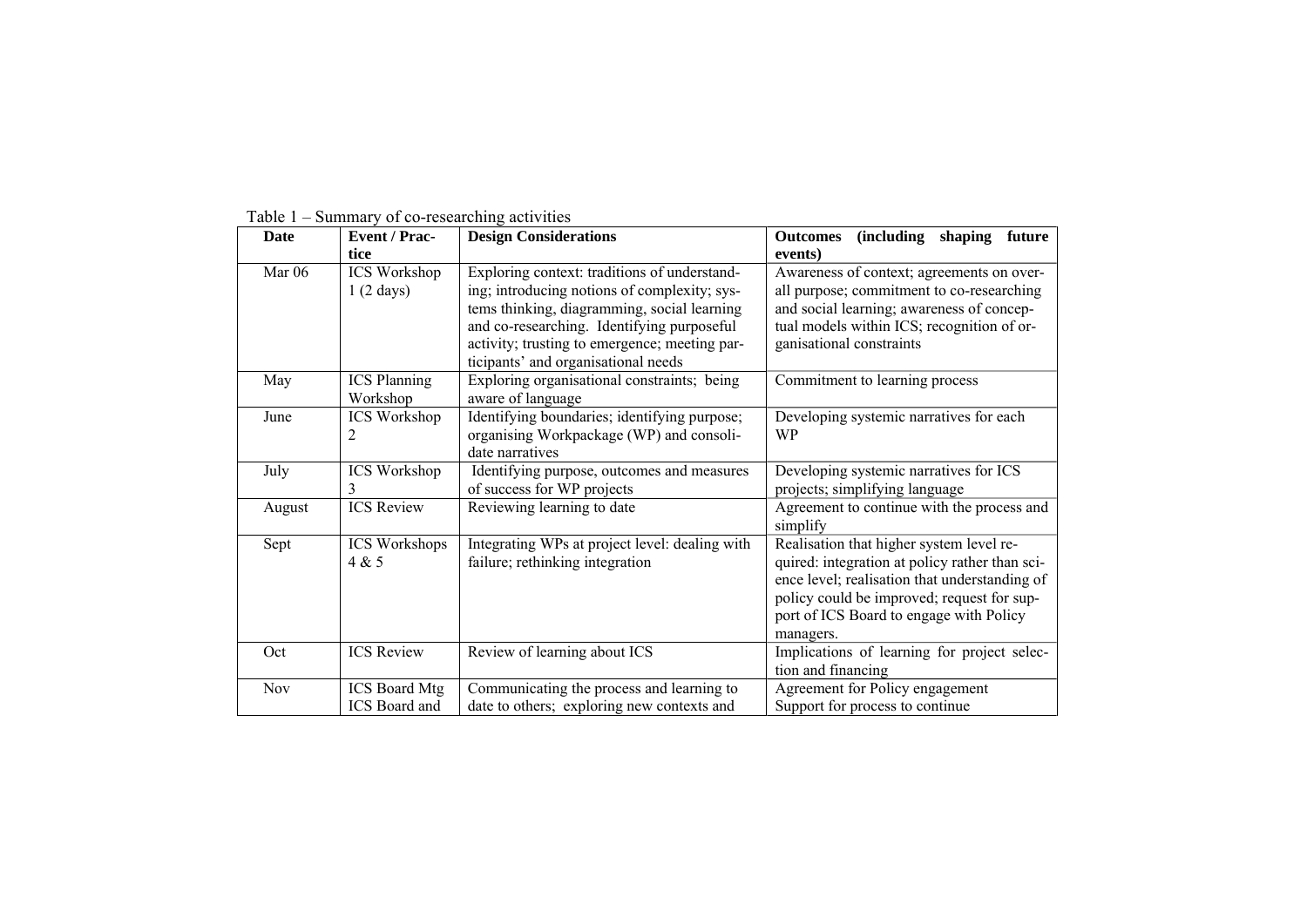|          | Policy Mtg                     | ways of collaborating                                                                 |                                                                                                                        |
|----------|--------------------------------|---------------------------------------------------------------------------------------|------------------------------------------------------------------------------------------------------------------------|
| Jan $07$ | Research re-<br>view of ICS    | Review of research questions and framing                                              | Validation of research questions                                                                                       |
| Mar $07$ | <b>ICS Board Mtgs</b><br>1 & 2 | Involving new people in the process; commu-<br>nicating findings; agreeing next steps | Further endorsement for process and en-<br>gaging policy staff in specific WP areas;<br>further engagement with Policy |
| Apr $07$ | $ICS + Policy$<br>Workshop 1   | Agreeing purpose; identifying interdependen-<br>cies between science and policy       | Agreement on key policies and science for<br>soils and sediments                                                       |
| June 07  | $ICS + Policy$<br>Workshop 2   | Agreeing purpose; identifying interdependen-<br>cies between science and policy       | Agreement on key policies and science for<br>industrial pollution                                                      |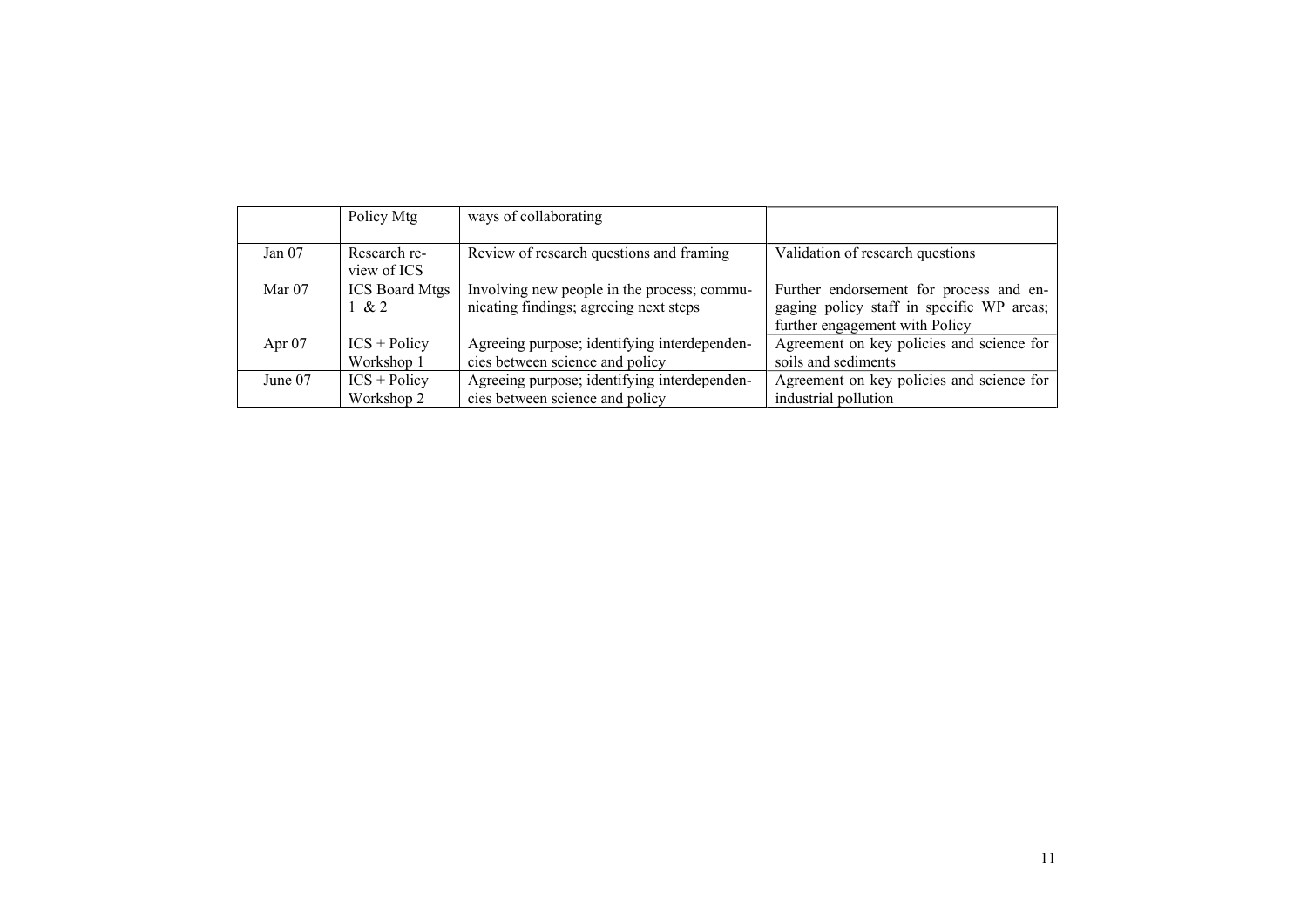While there were many aspects of the process that we could report on, the emergent learning about the nature of ICS through systemic diagramming techniques represents the most significant development in the thinking of the CoP about its own work and its learning about ICS. From this, three closely related insights emerged: 1) ICS as an organising notion is meaningless without reference to an agreed purpose in context; 2) purpose can be determined by reference to policy; and 3) integration of catchment sciences is possible and more meaningful at the level of policy objectives rather than at the level of scientific disciplines and research findings. The emergent learning relating to these elements are discussed next.

## **V Emergent learning about ICS**

## **ICS – Agreeing purpose in context**

As noted above, at the beginning of our co-researching with the EA, it was clear from pre-existing early drafts of the ICS Strategy that there were a number of policy and resource issues which shaped the thinking of the ICS group. Even so, up to the point of the first workshop with the authors, the policy imperatives were acknowledged, but not engaged with in great detail or the implications addressed directly. In this sense, ICS was being understood as a 'given': a rational and appropriate response to a generic body of policy and organisational requirements as understood by the ICS team and others within the EA. This position, almost by default, led to a general conceptualisation of ICS and ICM each as a single entity or 'thing' which could be identified, made coherent in a strategy document and, in some fashion, applied to address the policy issues in any situation. This perspective, although appearing to be sensitive to context in responding to a particular policy and practice environment, actually meant that ICS was decontextualised because it was initially viewed and understood in the abstract.

The precariousness of this position was highlighted in the first workshop in March 2006 when an explicit discussion about purpose revealed that members of the ICS group had different views on whether the purpose of the ICS Programme lay wholly within the boundary of managing integrated catchments or partially outside. Over the course of the two days of this first workshop, it was eventually agreed that the purpose of the ICS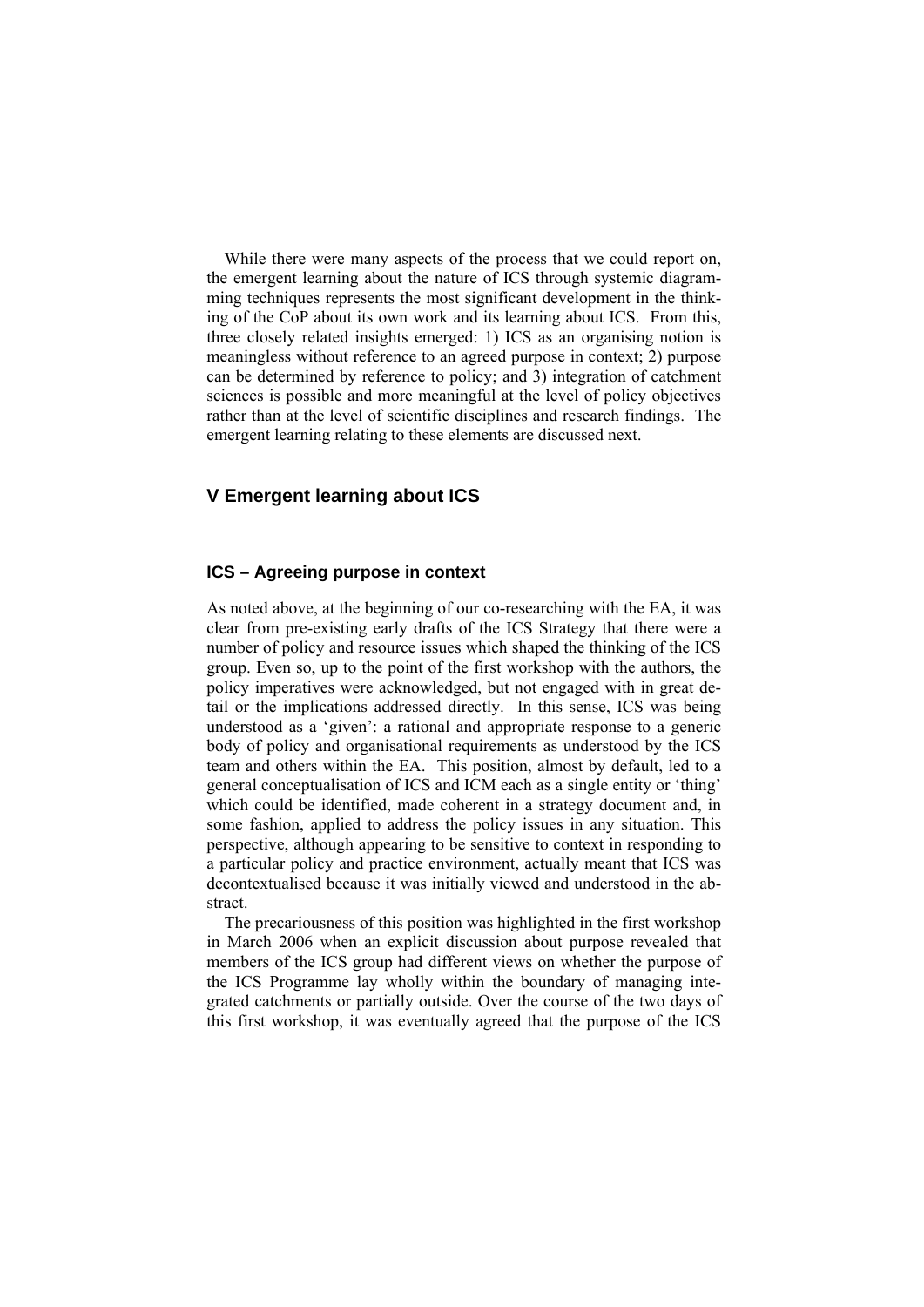Programme was wholly aligned with managing integrated catchments (see Figure 1).



**Fig. 1 Integrated catchment science for integrated catchment managing**

Even with this boundary agreement, discussion around the specific purpose of the ICS Programme in the context of integrated catchment management revealed many further different understandings among those present. Suggested purposes of the ICS Programme included:

- 1. provide the evidence base to support decision-making under the WFD;
- 2. help the EA improve the quality of the environment; understand and prioritise environmental risks;
- 3. increase co-operation and co-ordination within science;
- 4. understand the interactions, processes and change for technical and political solutions;
- 5. drive integration and organisational change as much culture as science.

Eventually, the diversity of views were summarised using the soft systems expression of (Checkland and Poulter 2006): 'A system …to do P (what) by Q (how) because of R (why).

This systemic device was used in order to focus attention on determining the 'what', the 'how' and the 'outcomes' of the ICS Programme. The two main strands of thought within the group are reflected in the two system descriptions that were generated (Table 2).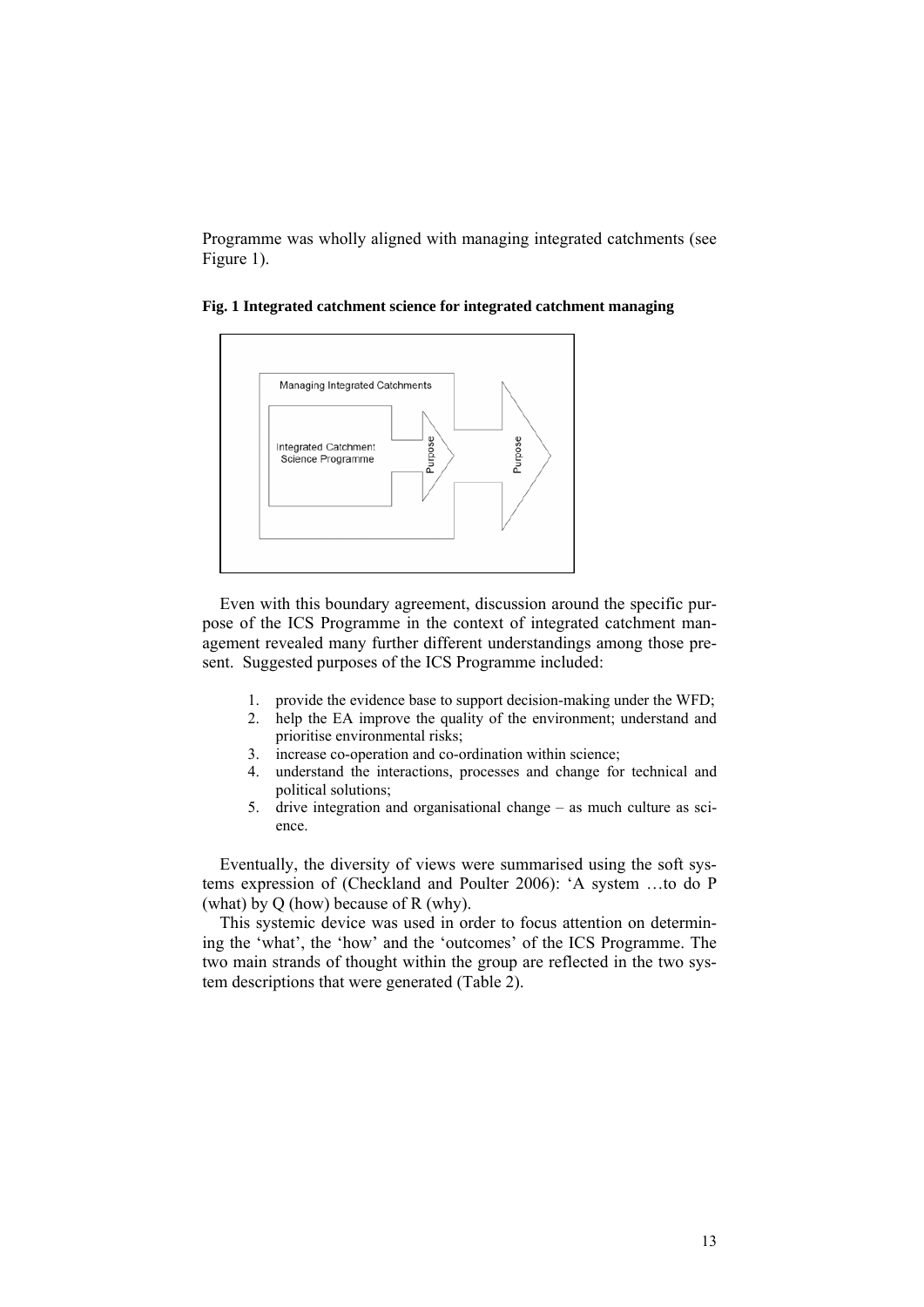**Table 2 The ICS Programme seen as 'a system to….** '

| provide the evidence base to     | do integrated science that aids  |
|----------------------------------|----------------------------------|
|                                  |                                  |
| support decision-making by pro-  | understanding of environmental   |
| moting understanding, develop-   | risks and management options     |
| ing tools and increasing stake-  | which achieves sustainable envi- |
| holder interactions in order to  | ronmental goals within hydro-    |
| improve the quality of the envi- | logical catchments.              |
| ronment.                         |                                  |

These two statements of purpose reveal the differences in thinking even within the same group charged with the same task. Further discussion in the workshop eventually resolved these differences to arrive at a working statement of the purpose of the ICS Programme as a system to…*develop the appropriate scientific understanding by working in multi-disciplinary teams which enable us (the EA and others) to manage the environment at the river catchment scale*.

For the purposes of this paper, the precise details are not, of themselves important since the definition is dependent on the context of those involved to define its meaningfulness. However, the process of exploring purpose and refining the statements reveals the sometimes overt, sometimes subtle differences in the thinking about the purpose of the ICS programme, the nature of ICS and the context in which ICS is to be developed and applied. The explicit use of a systems methodology based on a methodological commitment to emergence enabled these diverse views to be surfaced and the emergence of some agreement within the ICS group about purpose in (their) context.

The subsequent workshops during the rest of 2006 then focused on developing each of the WPs (and sub-WPs) by outlining the projects within the WP and detailing, inter alia, the aims of the projects; outcomes; and criteria for success.

#### **Purpose aligning from policy**

Having developed drafts of individual WPs during the first half of 2006, in the July and especially the September 2006 workshops (see Table 1) the participants struggled to integrate the different WPs and their constituent projects with each other, particularly in relation to outcomes of the projects. For example, trying to make sense of the science and outcomes associated with a project on 'mine effluent pathways' in relation to a project on air pollution revealed that there were in many cases no direct links be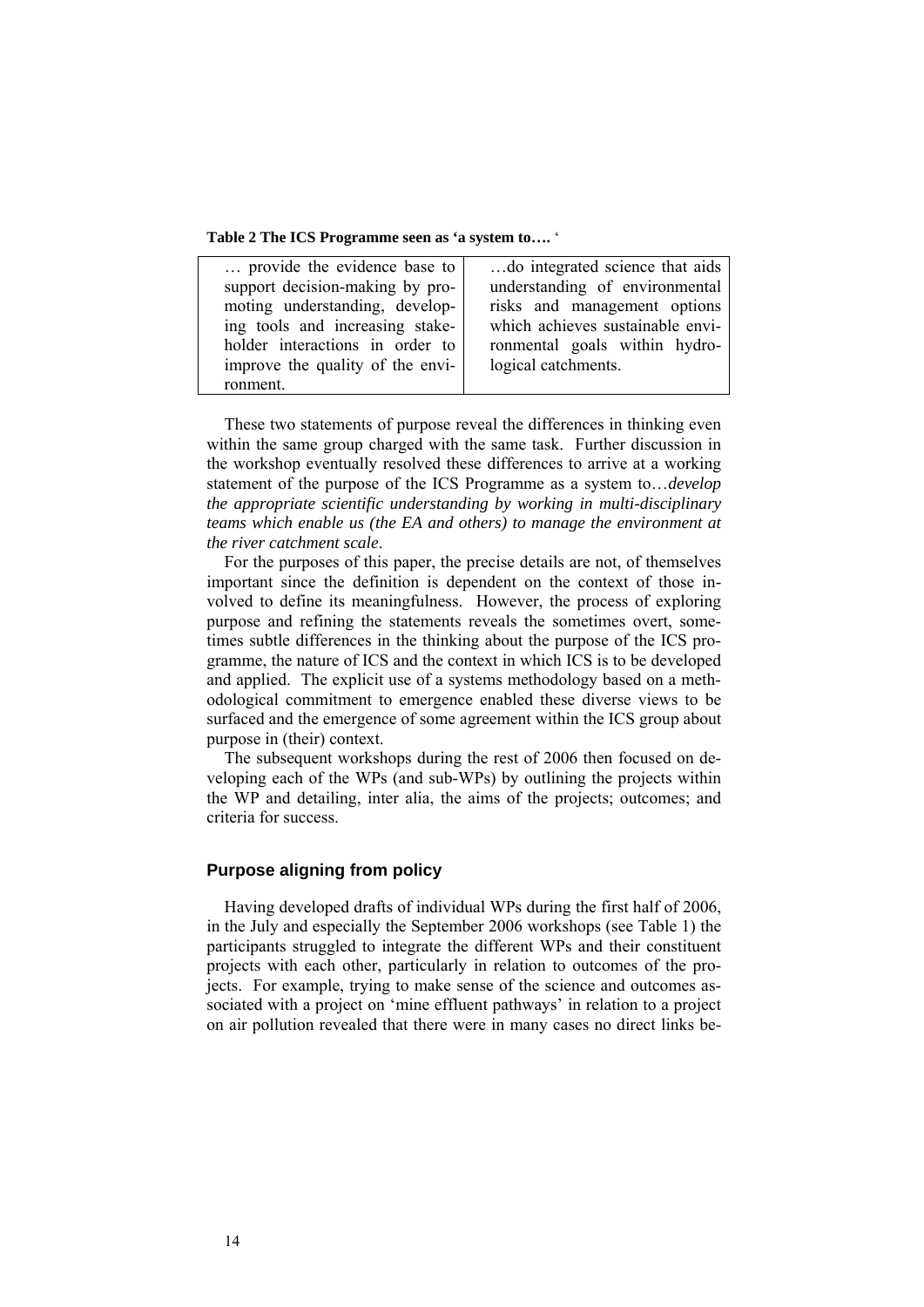tween different parts of the ICS workpackages and projects which could provide the locus or 'sites' for integration. How then to integrate?

Despite using several methodologies to attempt to link outcomes of projects with each other, these failed to lead to any sense of integration. It became clear that the WPs were often at different levels to each other (e.g. information; models development; pollution prevention) and the constituent projects were also specific to an individual WP or sub-WP. In other words, each WP, although having considerable internal 'vertical' coherence (an explicit purpose aligned with outcomes, and measures of success etc), did not mean that horizontal coherence could be assumed between projects in different WPs despite having agreed the overall purpose of the ICS Programme. Thus integration between some projects was not meaningful.

At the same time, a realisation emerged among several in the group that more generic or higher level outcomes needed to be developed which could be inclusive across several WPs. (In systemic practice terms this involves moving up a level of abstraction, or changing the boundary to the system of interest).

This realisation led to a suggestion by an individual EA staff member that progress on ICS could be made by adopting an explicit strategy of developing the science in relation to policy objectives. On the surface, this may sound a naïve realisation and something that should be self-evident. However, the implications of this perspective are profound in that it demands conceptualising a new, much closer, interdependent relationship between science and policy and by scientists and policy-makers. It prompted considerable debate in several subsequent workshops among the ICS group and with senior Science managers about the drivers, independence and time-scales of science in relation to policy-making processes. Should science drive or respond to policy? What other ways of conceptualising the science – policy relationship might be helpful?

It would be unrealistic to suggest that such discussions were resolved in their entirety in the workshops. However, that the workshops provided the space for such questions to emerge led to the request by the ICS team in September 2006, and subsequently supported by the ICS Board overseeing the development of the ICS Programme, to convene a series of meetings with EA Policy Managers to learn more about the policy perspectives on ICS and ICM. The first of these 'policy workshops' took place in November 2006, followed by more focused policy discussions in the first half of 2007.

Given the importance of policy as the 'mechanism' for integration, the aim of these workshops was to promote a high level of understanding between the ICS WP authors and their counterparts in policy sections of the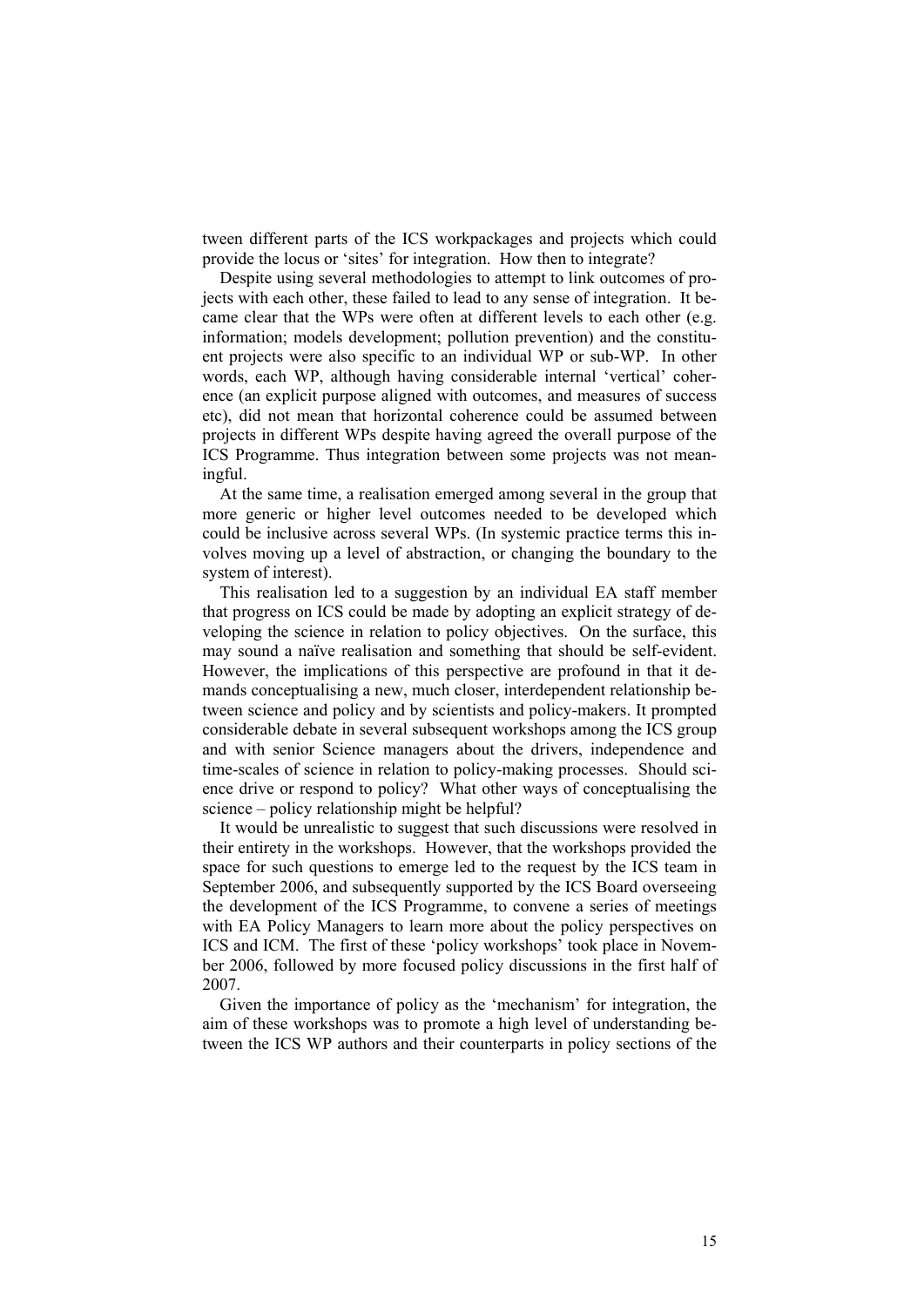EA in order to integrate ICS through policy objectives. The emergent learning is discussed next.

## **Integrating science through policy objectives**

Just as integrating science proved complex, determining a set of policy objectives for integrating the science proved to be no easy task. In many respects EA staff responsible for policy were in a similar position to the EA scientists: many extant policies, but no ready mechanisms for integrating them. A process of reviewing the main international, national and organizational policy drivers for the EA revealed a myriad of objectives with many discontinuities, scales, areas of overlap and possible conflicting elements, all important, but each with little sense of relative priority.

In this light, in November 2006, the pragmatic decision was taken by the ICS group to adopt the 14 or so key policy objectives of the WFD as the most 'integrated' set of objectives currently extant and relevant to catchment management. An analysis undertaken by one member of the group suggested that meeting the objectives of the WFD would, by default, enable the work of the ICS team to contribute to obligations in other policy areas, such as flood control; habitat protection and pollution.

Having identified a set of policy objectives, a core team in the ICS group was asked to develop these further and identify the key activities required to meet them. Drawing upon soft system methodology, the result of several months' largely independent work by the core team was a suite of draft activity models setting out the key science activities required to meet each of the 14 key policy objectives in the WFD, thereby enabling integration between work packages in the ICS programme.

During the latter parts of 2006 and early part of 2007, the models were presented to the main group for further refinement. For each activity model, the specific projects within any WP could be assigned to any one activity. Several projects could be required, for example, to 'develop understanding of groundwater modelling' – in itself one activity among several required to achieve the WFD objective of preventing deterioration in groundwater-dependent terrestrial ecosystems. In this way, a visual 'map' was developed of the projects being proposed within the ICS Programme and how they contributed to the policy objectives in the WFD. A typical activity model is shown in Figure 2.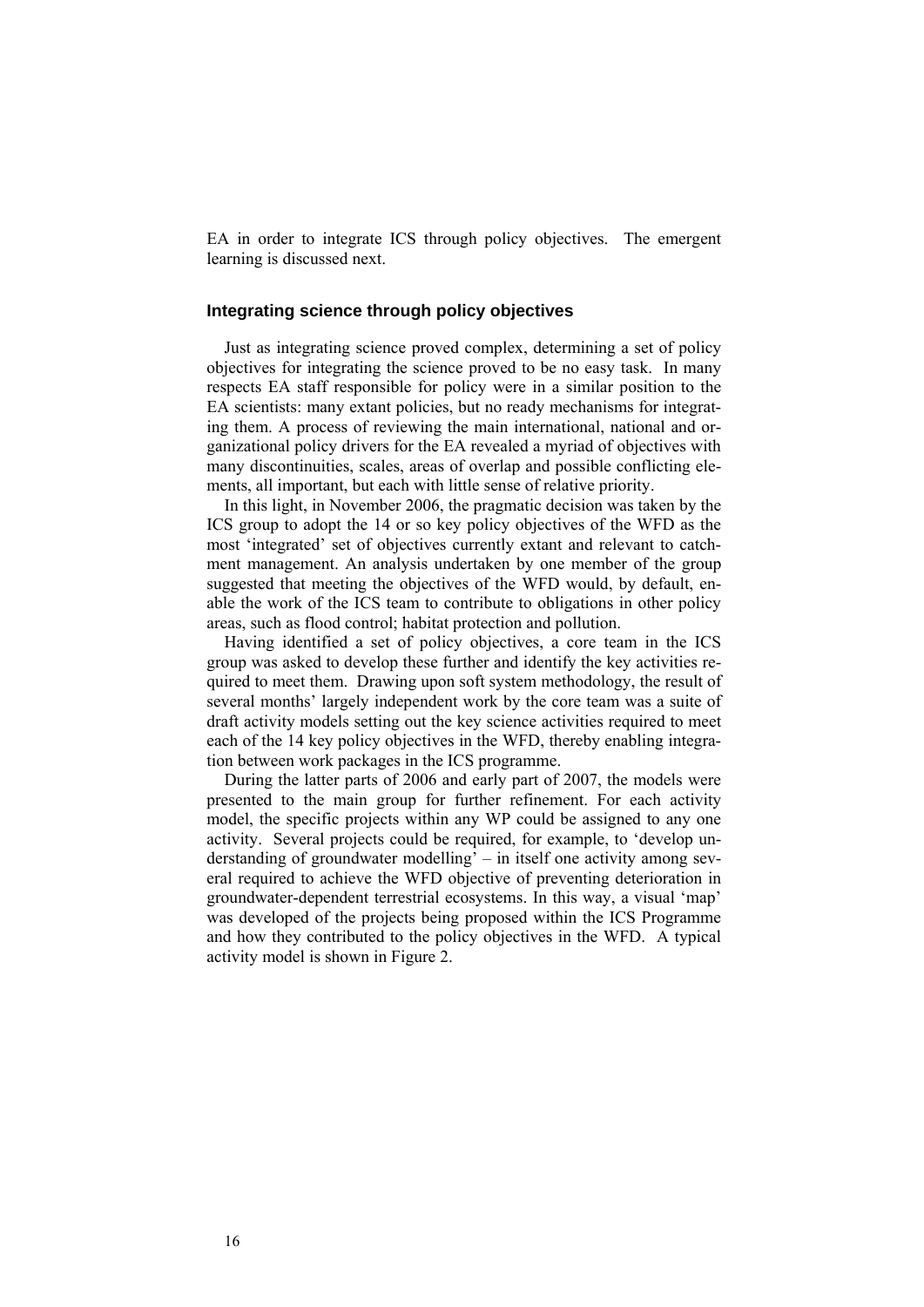Figure 2 An example activity model for understanding how river continuity affects hydromorphological conditions relating to ecological status of surface water.



Activity Model for River Continuity for Surface Waters

Although not strictly adhering to systems diagramming protocols, Figure 2 shows the main policy objective on the right hand side and a series of activities required to deliver the objective from the viewpoint of the ICS Programme (other programmes might contribute to these or other activities). Several WPs are identified for the activities (more detailed activity models permit cross referencing to individual projects). In this example, we can see that projects within WPs 1, 2, 3, and 7 contribute to understanding (the ICS group's shorthand for 'understanding, modelling and predicting') how river continuity varies and contributes to hydromorphological condition – a factor in determining the ecological status of surface waters.

Simply developing the activity model enables learning because it promotes inquiry and thinking about the key activities required to 'achieve' the policy objective. This requires clarity of understanding and rigour in thinking and, in a group setting, a commitment to engage in a social learning process. Once drafted, the activity model could be used in several ways: to show where there was a cluster of projects and thus possible op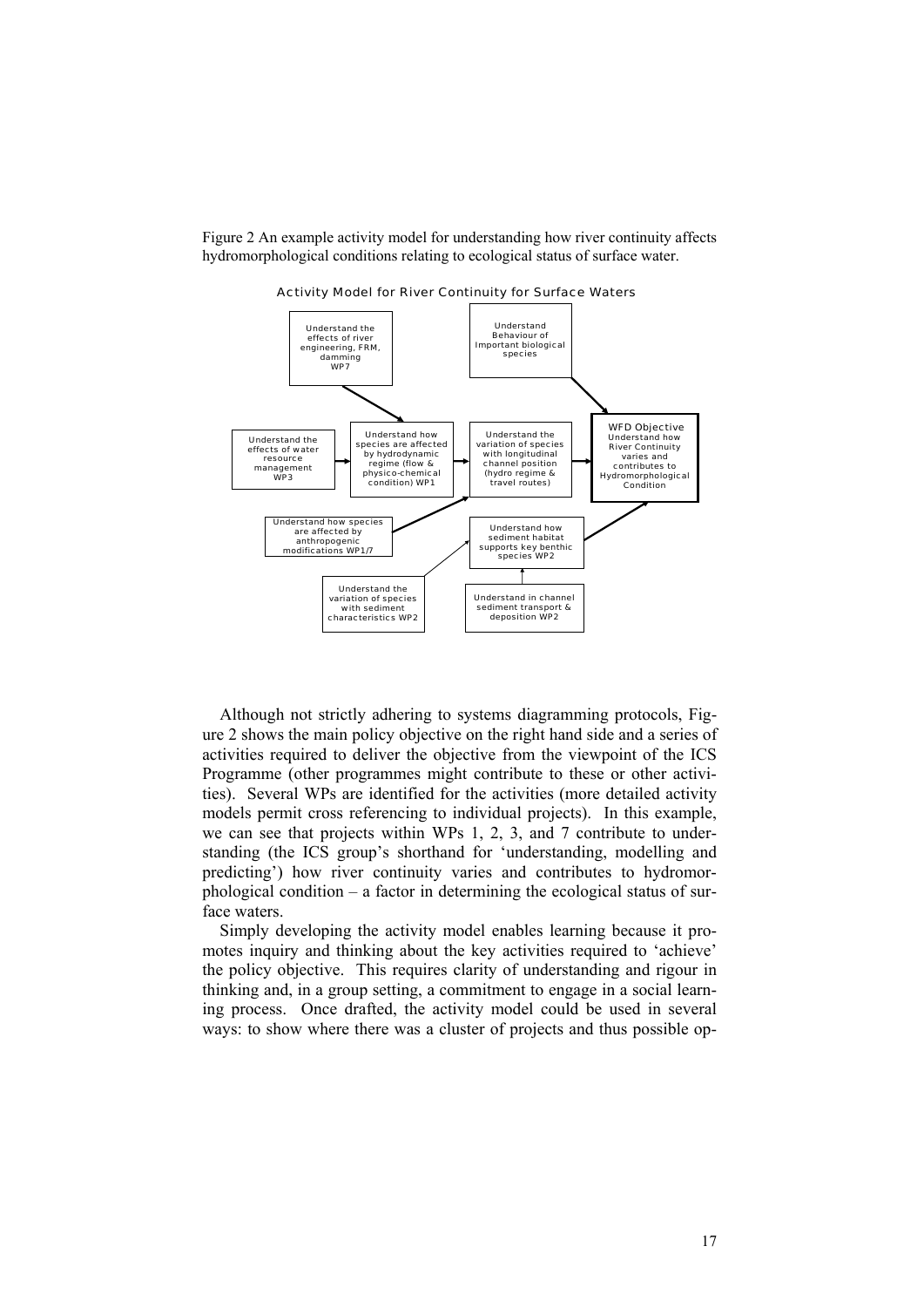portunities for integration and efficiency; to show where current objectives were not being served by any or a small number of projects; to identify interdependent sequencing between projects to deliver policy objectives, and if required other potential suppliers of projects. As the pattern of emerging relationships between projects, WPs and policy objectives were revealed in the activity models, they became learning devices to promote further inquiry into the work of the ICS Programme and opportunities for integration. The activity models also became powerful communication devices for engaging EA staff in other Science Programmes.

 While the development of the activity models as learning devices for ICS were undoubted benefits of trusting to emergence, the constraints posed on praxis of this type by the political realities of organisational cultures should not be underestimated.

## **VI Institutional and organisational constraints to systemic praxis**

The approach outlined here and the theoretical and methodological commitment to trusting to emergence runs counter to the experiences of most management processes and is not without problems within organisational settings. Like many executive agencies, the EA's overall strategy is determined by reference to central government policy and statutory responsibilities which often require close adherence to pre-determined management and legislative protocols. This, along with a culture of project management predicated upon systematic approaches such as PRINCE2, tends to limit the scope for experimentation and a more critical perspective to project management where emergence might be fostered (see for example Hodgson and Cicmil, 2006) and understood as part of project design (Nocker, 2006).

Our earlier experiences of using systems approaches with the EA (see Collins et al, 2005) were echoed in many instances during the process, with particular concerns around shifts in organisational goals, resourcing and personnel.

It is perhaps the loss of key relationships among individuals that has generated the greatest potential to undermine the resilience of the approach described in this paper in response to changes in the environment. Elsewhere we describe this as the breakdown of relational capital, the form of capital which subsumes all the others – natural, social, artificial and human (SLIM, 2004d; 2004e). Changes in the senior management of the ICS Programme and personnel responsibilities in the Science Programme dur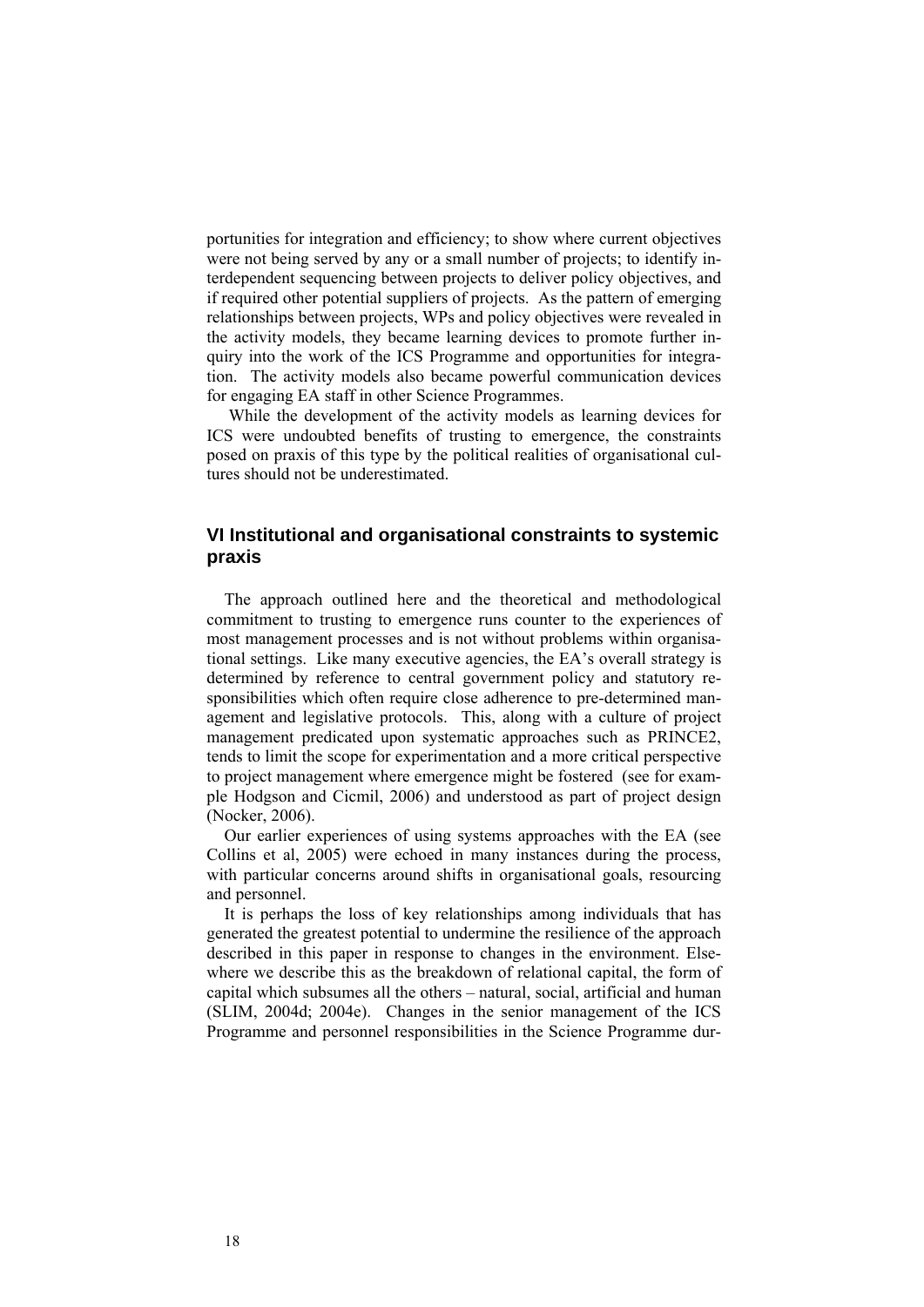ing the first part of 2007 has led to considerable uncertainty about the direction and longevity of the embryonic CoP – a situation which remains to the present. The future of the CoP will largely depend on the willingness of new managers to endorse the experiences of those involved to date and, critically, retain the space for emergence. This is easier said than done and will require effort on the part of the CoP to bring about a situation where new managers are able to engage in experiential learning with the CoP such that they come to value trusting in emergence.

The opportunities presented by CoPs for organisations are significant and, increasingly, self evident as the complexities and uncertainties of natural resource management situations become more and more apparent. In our experiences with the EA, the CoP has generated a new perspective on ICS and ICM through engaging in a learning approach and trusting to emergence. This has led to a new way of thinking about the situation and the tasks at hand, even if the continuity of the CoP remains in some doubt. The research reported here can be understood through the lens of the SLIM heuristic (Figure 3; SLIM, 2004c; Steyaert and Jiggins, 2007). Through the research process the participants understandings and practices have changed aided by facilitation (through an individual who took a facilitative role as well as through the generation of activity models, which through their construction became epistemic devices facilitating changes in understanding), an increased stakeholding in their 'joint project' and changes to the epistemological commitments held by those involved. The decision to adopt a social learning approach from the start was a break with the history – with 'the EA way of doing things' - and thus served to create a different set of initial starting conditions for the process. However, as with earlier work the SLIM 'variable' most constraining to working in these new ways is that of 'institutional and organisational' constraints.

We thus caution against efforts to engineer and hard wire processes for CoPs since to do this would be traditional project management by another name. The essential quality at the heart of CoPs is trusting emergence and this needs organizational space which is flexible and expansive rather than rigid and closing.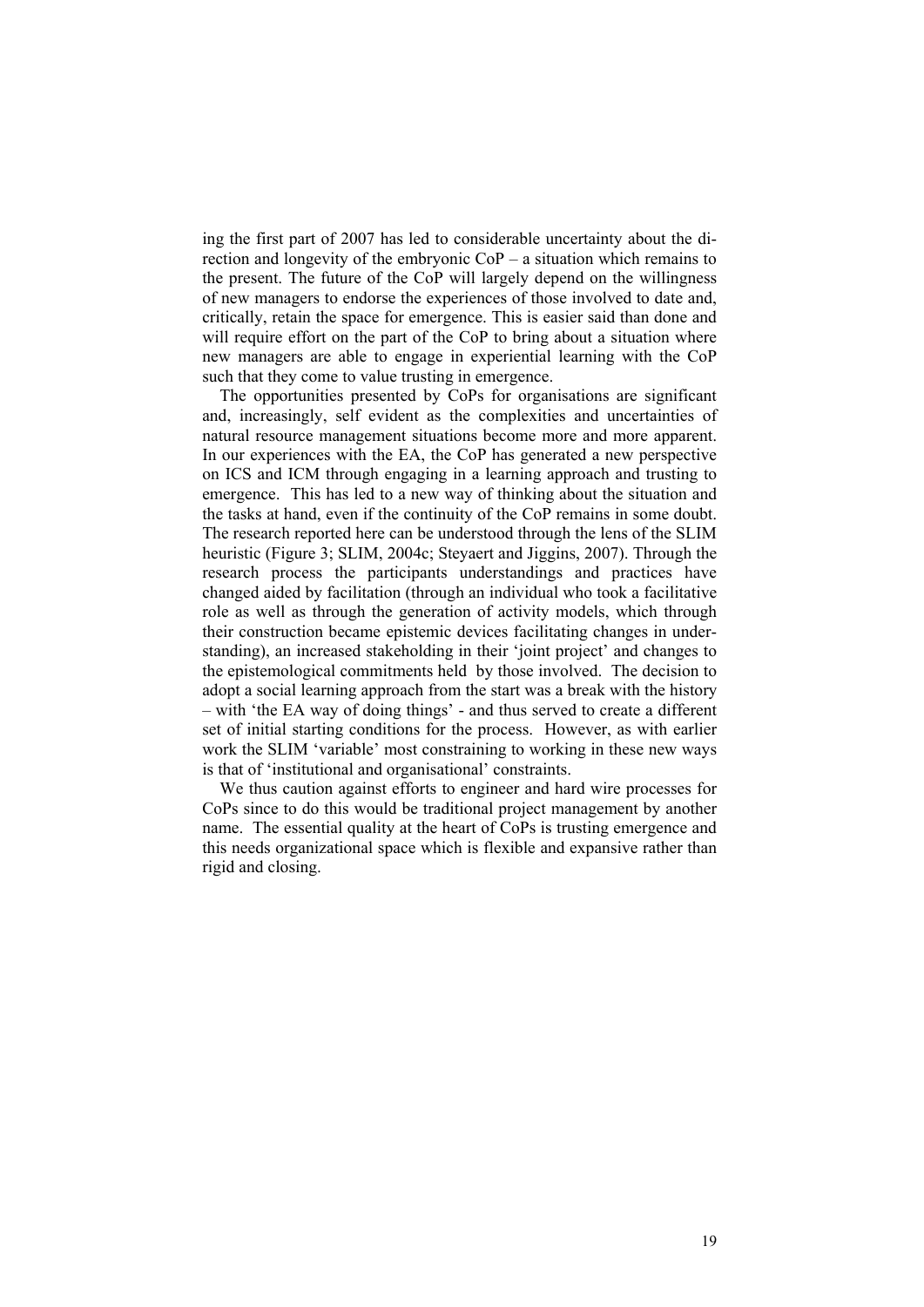Figure 3 Heuristic for exploring the dynamic change, understood as change in practice with changes in understanding in complex uncertain natural resource managing situations (S), such as integrated catchment management (S1-3, situation one, two or three etc. (Source: SLIM 2004c and see also Steyaert and Jiggins, 2007 for further explanation.)

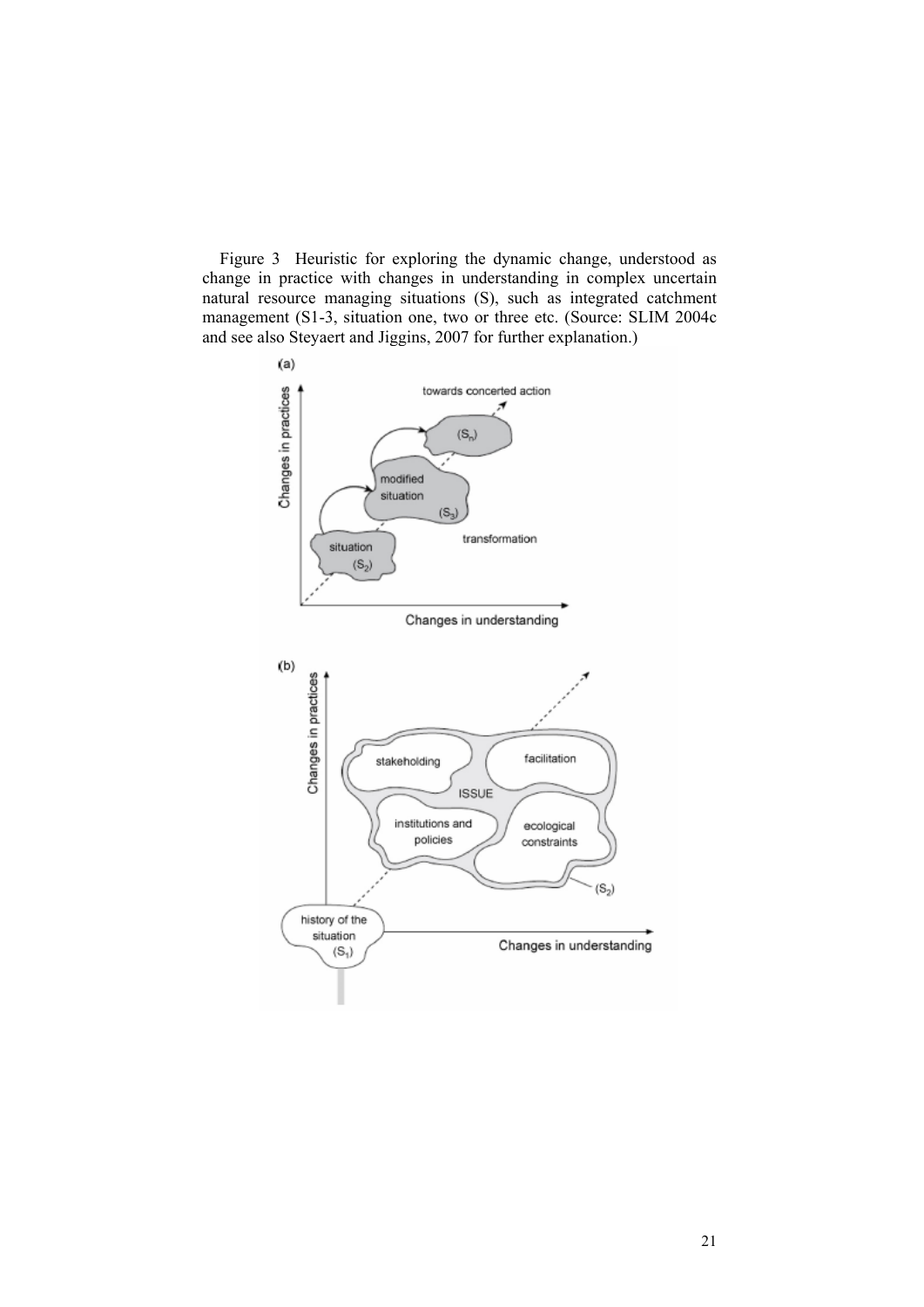## **VII Concluding comments**

This paper set out to explore whether current scientific practices and the resultant scientific explanations are able to meet the demands of doing effective integrated, adaptive water management, using some learning arising from co-research work with the EA in England and Wales.

It is clear from our engagement with the EA that current scientific practices and explanations are struggling to address more integrated and adaptive ways of managing water. The major contribution of the co-research work reported here is that a social learning approach based on systemic ideas of emergence has helped the ICS group deal with and make sense of a situation they experienced as highly complex and progress their understanding of the meaning of ICS. Within a conducive organisational and management setting this clarity of purpose has the potential to significantly enhance effectiveness and efficiency. However, as in earlier research, we have found a number of factors associated with the organisational life of large agencies all too often undermine the building and sustenance of relational capital.

Despite this, a way forward for making sense of ICM is offered by the key advance made by the ICS team. They have begun to understand the main requirements of, for example, the WFD (e.g. no deterioration in good ecological status) as an emergent property of a system rather than an individual 'thing' that exists. Conceptualising ICS and ICM as an emergent property of a set of activities or elements when combined has opened up questions about science and scientific practice. In our experience, the explicit framing conditions associated with a community of practice combined with systems thinking enabled learning about ICS which had not been previously possible.

Our experiences of working with the EA also highlight the problem of spanning organisational boundaries effectively: the working cultures, remits and priorities are very different at each level even within the same organisation. It is also apparent that there are few systemic conversations occurring between policy, science and operations.

The development of a CoP has not been an overt objective in the work with the ICS team because it is generally acknowledged that CoPs cannot be engineered. Instead, it was hoped that a CoP might, of itself, emerge from an increased awareness and realisation of a need for different ways of working among members of the ICS team. As a result of the facilitated workshops there has been a marked development amongst participants of a sense of 'community' (marked by the shift from the term 'group' to 'team' to describe themselves); significant advances in understanding among the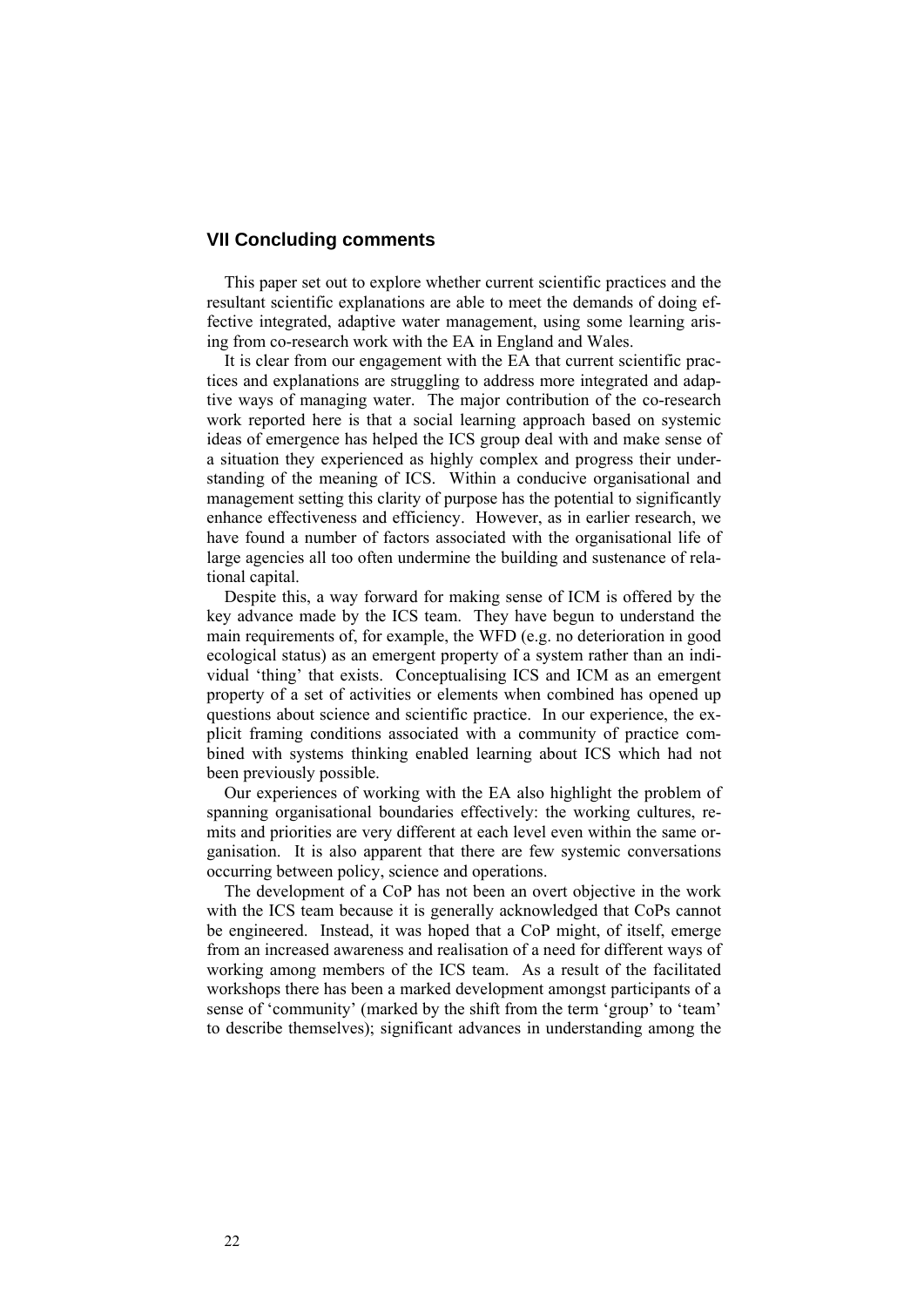team about ICS and a shift in some of their practices in working collectively. However, funding, personnel and organisational changes in mid-2007 within the Science Programme and the ICS team itself mean the status and longevity of the embryonic community is in some doubt.

In trying to develop the ICS Strategy, the ICS team has become aware of the need for a more sophisticated conceptualisation of the science and policy relationship. Doing science 'because it is interesting' is no longer acceptable within the culture of the EA. It needs to be seen to be policyrelevant. The problem is that there is little agreement on what the key policy priorities should be (even within policy). Debate also hinges on whether science should be driving or responding to policy. The search for the 'right relationship' between science and policy is further complicated by the 1-3 year horizons of policy and the 5-15 year horizons of science.

At root, many of the difficulties arise because of the ubiquitous imperative for ICM in policy and science for catchments. This obscures the differing scientific traditions and context-dependent nature of ICM, creating the largely false impression that ICM is a widely accepted set of theoryinformed practices.

From our perspective, the work of the EA CoP has revealed the emergent nature of ICS and ICM. Such a realisation is sufficiently profound to require a concomitant shift in the language we use away from singular reliance on ICM as a discrete 'catch-all' noun to Integrated Catchment *Managing* (ICMg). In our view, this term better describes the sets of purposeful activities and interactions among multiple stakeholders operating in situations of complexity which enable or constrain emergence of integrated practices. In other words, ICMg is not some 'thing' that can be done by any individual or pre-determined. Instead processes are needed which pay attention to the context, stakeholders, the key changes required in particular catchments and the epistemological perspective of those involved in managing catchments.

It is not yet possible to assess the extent to which this shift is recognised or being progressed at operational level with stakeholders at River Basin District or catchment levels. Anecdotal evidence suggests experiences are at best, mixed. For example, Stakeholder Liaison Panels (LPs), established as part of River Basin planning and management for WFD implementation in England and Wales, are performing well in terms of establishing networks of stakeholders, but there are ongoing problems relating to how the LPs approach, and manage for, scientific uncertainty and integration.

In terms of the types of learning systems and networks required at RBD and catchment levels, we conclude that those involved in catchment managing need to engage in conversations around notions of ICM as an emergent property of a process of ICMg. Based on our findings, the extent of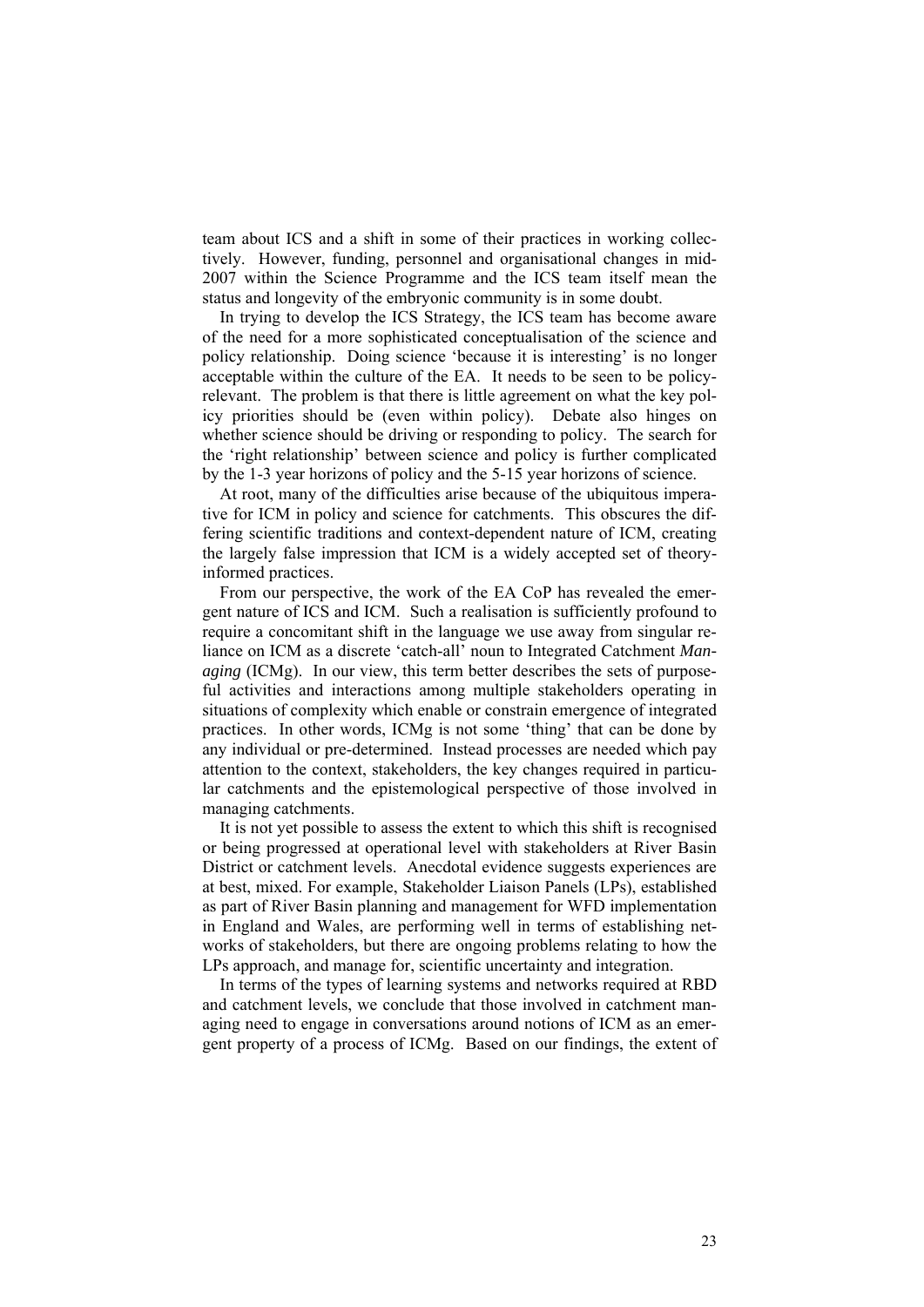this shift in scientific practice and the resultant scientific explanations will determine the extent to which water management strategies will be adaptive and integrated and the good ecological status of water sustained through a deliberative, adaptive, co-evolutionary approach better fitted to living in a climate-change world.

## **References**

- Ballweber, J. A., 2006. A comparison of IWRM frameworks: The United States and South Africa. Jrnl of Contemporary Water Research & Education , 135, 74-79.
- Bawden, R. 2004. Sustainability as Emergence: The need for engaged discourse, in Corcoran, P. B. & Wals, A. E. J. (eds) Higher Education and the Challenge of Sustainability: Problematics, Promise, and Practice, pp 21-32. Springer, The Netherlands.
- Blackmore, C., 2007. What kinds of knowledge, knowing and learning are required for addressing resource dilemmas? – a theoretical overview. Environmental Science & Policy 10 (6) 512-525.
- Blackmore, C.P., Ison, R.L. & Jiggins, J. 2007. Social learning: an alternative policy instrument for managing in the context of Europe's water. Editorial, Special Edition, Environmental Science & Policy 10 (6) 493-498.
- Cameron, J. I. 1997. Applying socio-ecological economics: A case study of contingent valuation and integrated catchment management. Ecological Economics, 23 (2) 155-165.
- CEC (Commission of European Communities). 2000. Directive 2000/60/EC of the European Parliament and of the Council establishing a framework for community action in the field of water policy. Off. J. Eur. Commun., L327 43 (22), 1–72.
- CEC, 2007. Towards sustainable water management in the European Union First stage in the implementation of the Water Framework Directive 2000/60/EC. SEC(2007) 362. CEC, Brussels.
- Checkland, P.B., 1981. Systems Thinking, Systems Practice. John Wiley, Chichester.
- Checkland, P.B., Scholes, J., 1999. Soft Systems Methodology in Action. John Wiley, Chichester.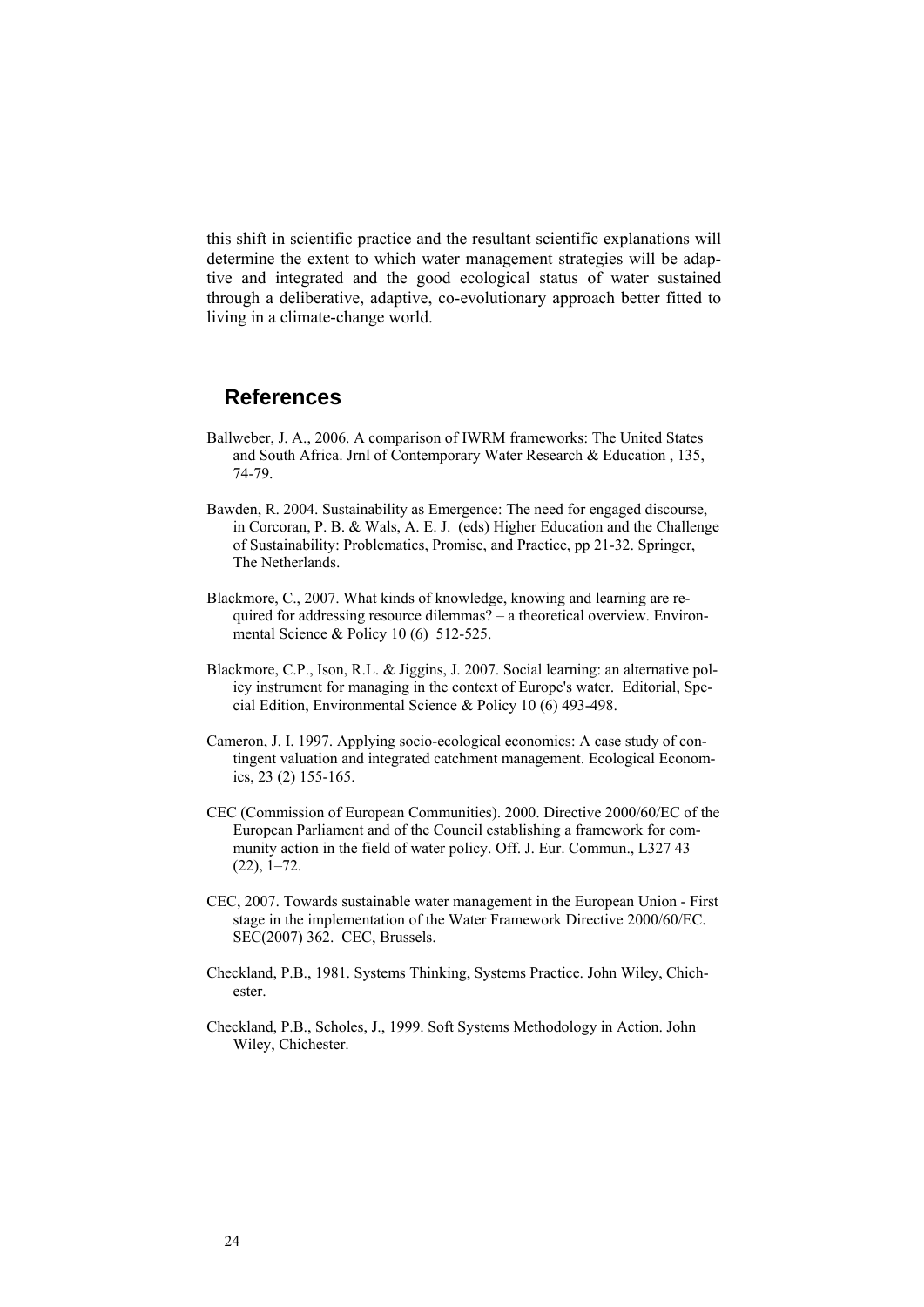- Checkland, P.B. and Poulter, J. 2006. Learning for Action. A short definitive account of soft systems methodology and its use for practitioners, teachers and students. John Wiley, Chichester.
- Collins, K. & Ison, R.L. 2006. Dare we jump off Arnstein's ladder? Social learning as a new policy paradigm. Proceedings PATH (Participatory Approaches in Science & Technology) Conference, 4th-7th June 2006, Edinburgh.
- Collins, K.B., Ison, R.L. and Blackmore, C.P. 2005. River basin planning project: social learning (Phase 1). Environment Agency, Bristol (see www.environment-agency.gov.uk ).
- Collins, K., Blackmore, C., Morris, D., Watson, D., 2007. A systemic approach to managing multiple perspectives and stakeholding in water catchments: Some findings from three UK case studies. Environmental Science  $\&$  Policy 10 (6), 564-574.
- Conacher, A., 2002. A role for Geomorphology in integrated catchment management. Austr. Geogr. Studs., 40(2) 179-195.
- Corning, Peter A., 2002. The re-emergence of 'emergence': A venerable concept in search of a theory. Complexity, 7(6), 18-30.
- Daniels, S. & Walker, G., 1996. Collaborative learning: improving public deliberation in ecosystem-based management. Environmental Impact Assessment. Review, 16, 71–102.
- DEFRA (Department for Environment, Food and Rural Affairs), 2002. Directing the Flow: Priorities for future water policy. DEFRA, London.
- Dovers, S., 2005. Clarifying the imperative of integration research for sustainable environmental management. Journal of Research Practice, 1(2), Article M1. Accessed September 2007 from <http://jrp.icaap.org/index.php/jrp/article/view/11/30>
- Edwards, A. C. and Dennis, P., 2000. The landscape ecology of water catchments: integrated approaches to planning and management, [Landscape Research,](http://www.ingentaconnect.com/content/routledg/clar) 25(3), pp. 305-320.
- EA (Environment Agency), 2002. Making It Happen: Corporate Strategy for 2002-2007, Environment Agency, Bristol.
- EA, 2004. Solving Environmental Problems Using Science. Environment Agency, Bristol.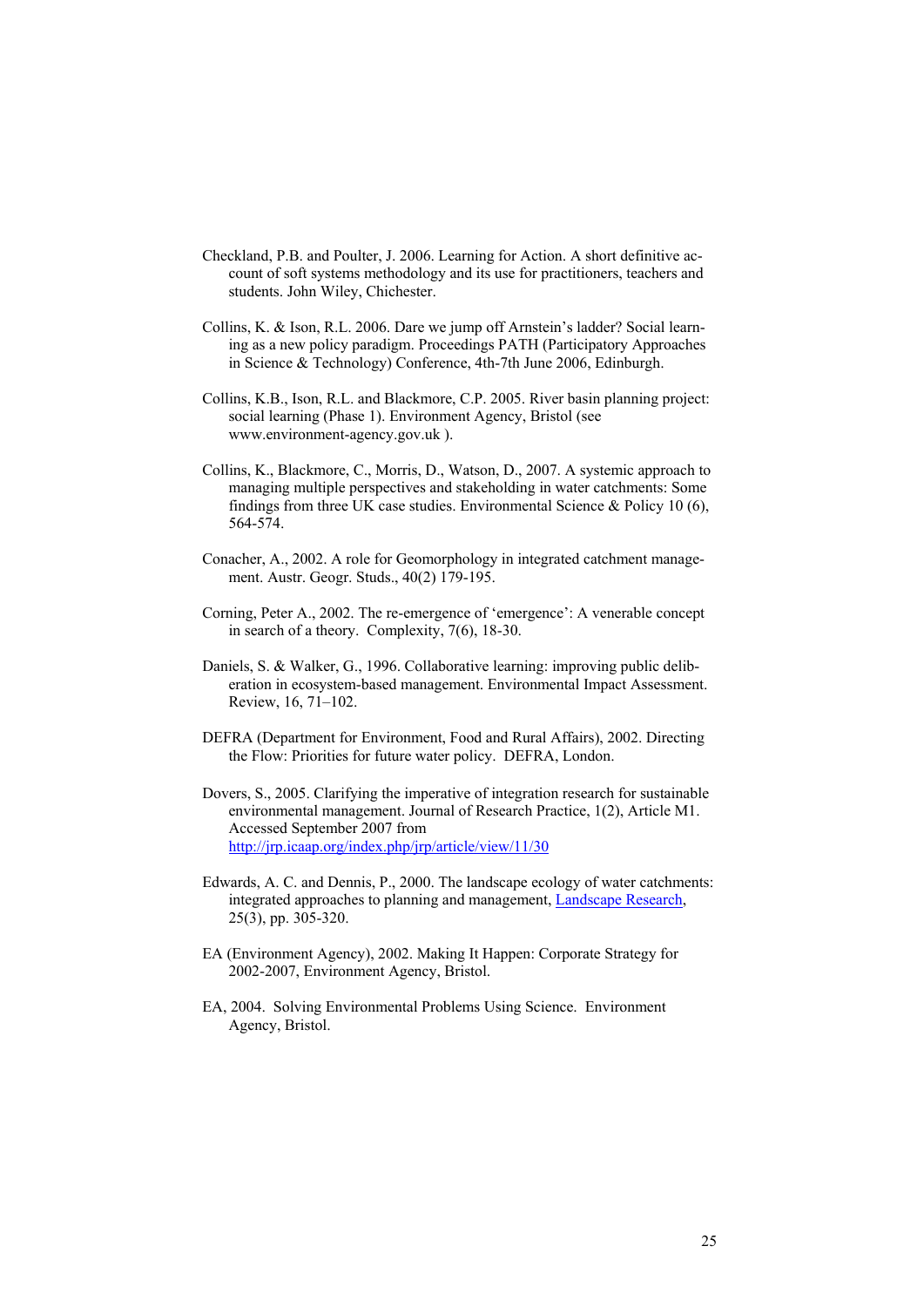- EA, 2006a. River Basin Planning strategy for England and Wales. Environment Agency, Bristol.
- EA, 2006b. Integrated Catchment Science Strategy. Environment Agency, Bristol. Unpublished.
- Finger, M., & Verlaan, P., 1995. Learning our way out: a conceptual framework for social–environmental learning. World Development, 23, 505–513.
- Goldsmith, J., 1999. Emergence as a construct: history and issues. Emergence: Complexity and Organization, 1: 49-72.
- Hodgson, D. and Cicmil, S., 2006. Making projects critical: an introduction. In Hodgson, D. and Cicmil, S. (Eds) Making Projects Critical. Pakgrave Macmillian, Hampshire. 1-28.
- Ison R.L., Röling, N. & Watson, D. 2007a Challenges to science and society in the sustainable management and use of water: investigating the role of social learning. Environmental Science & Policy 10 (6) 499 – 511.
- Ison, R.L., Blackmore, C.P., Collins, K.B. & Furniss, P. 2007b. Systemic environmental decision making: designing learning systems. Kybernetes, 36 (9/10), 1340-1361
- Holling, C. S., (Ed) 1978. Adaptive Environmental Assessment and Management. Chichester: Wiley
- Lotz-Sisitka, H. & Burt, J., 2006. A Critical Review of Participatory Practice in Integrated Water Resource Management. Environmental Education and Sustainability Unit, Rhodes University, Grahamstown, SA.
- Macleod, C.J.A., Scholefield, D. & Haygarth, P. M., 2007. Integration for sustainable catchment management, Science of the Total Environment 373, 591– 602.
- Margerum, R. D., 1997. Integrated approaches to environmental planning and management, Jrnl of Planning Literature, 11(4) 459-475.
- Nocker, M. 2006. The contested object: on projects as emergent space. In Hodgson, D. and Cicmil, S. (Eds). Making Projects Critical. Pakgrave Macmillian, Hampshire. 132-154..
- Pahl-Wostl, C., Craps, M., Dewulf, A., Mostert, E., Tabara, D. and Taillieu, T. 2007. Social learning and water resources management. Ecology and Society 12(2): 5. (available at <http://www.ecologyandsociety.org/>vol12/iss2/art5/)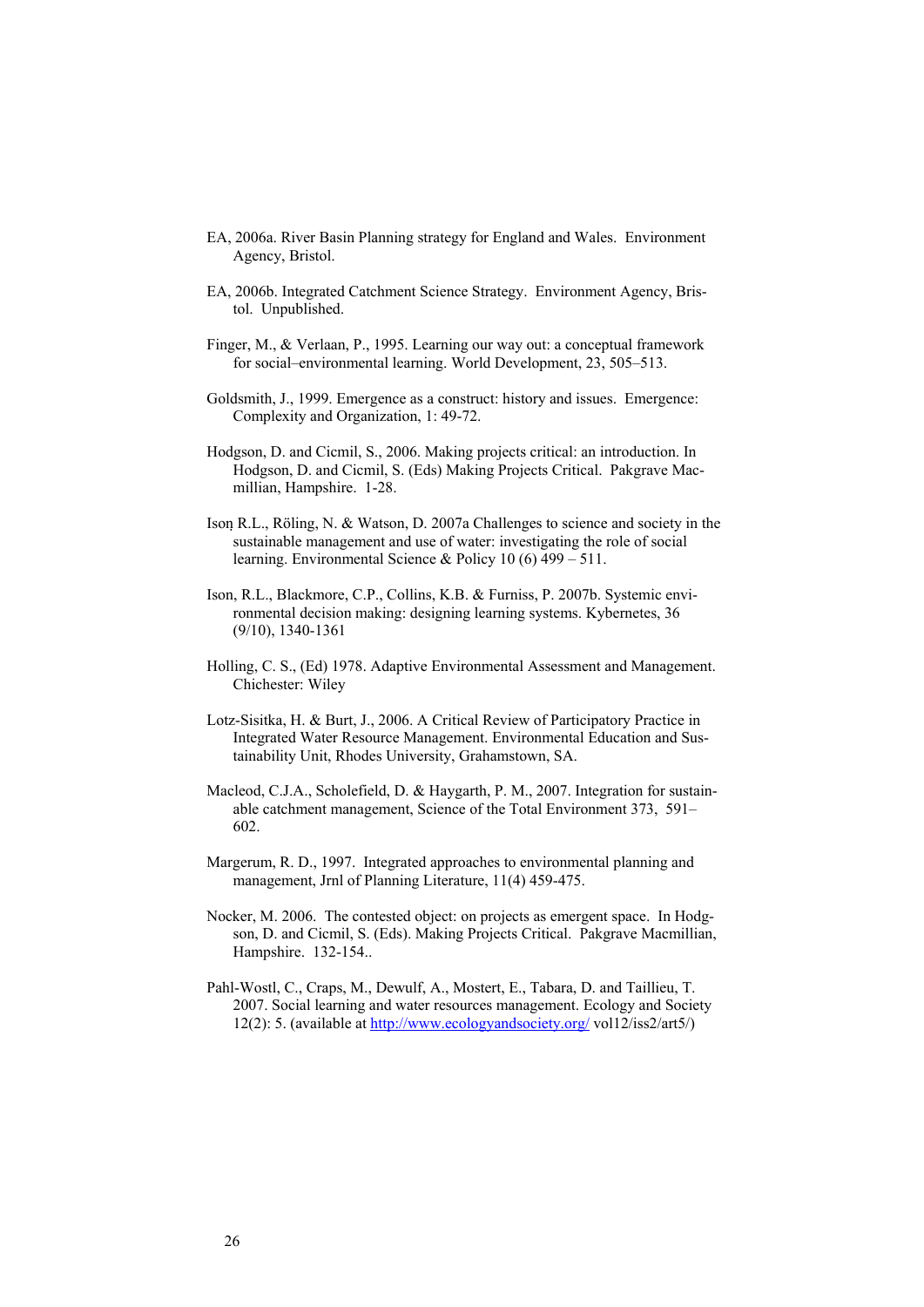Reason, P., Bradbury, H., 2001. Handbook of Action Research. Sage, London.

- Reeve, I., Marshall, G. & Musgrave, W. 2002. Agriculture and Natural Resource Management in the Murray-Darling Basin: A policy history and analysis. Resource Governance and Integrated Catchment Management: Issues Paper No 2, Murray-Darling Basin Commission Project MP2004. Institute for Rural Futures, University of New England, Armidale, Australia.
- SLIM, 2004a. Ecological Constraints in Sustainable Management of Natural Resources, SLIM Policy Briefing No.1. SLIM (available at [http://slim.open.ac.uk](http://slim.open.ac.uk/))
- SLIM, 2004b. SLIM Framework: Social Learning as a Policy Approach for Sustainable Use of Water, SLIM (available at http://slim.open.ac.uk). 41p.
- SLIM, 2004c. Introduction to SLIM Publications for Policy Makers and Practitioners. Introductory Policy Briefing. SLIM (available at [http://slim.open.ac.uk\)](http://slim.open.ac.uk/)
- SLIM, 2004d. The Role of Conducive Policies in Fostering Social Learning for Integrated Management of Water, SLIM Policy Briefing No. 5. SLIM (available at [http://slim.open.ac.uk](http://slim.open.ac.uk/))
- SLIM, 2004e. Developing Conducive and Enabling Institutions for Concerted Action. SLIM Policy Briefing No. 3. SLIM (available at http://slim.open.ac.uk). 4p.
- Steyaert, P., Jiggins, J., 2007. Governance of complex environmental situations through social learning: a synthesis of SLIM's lessons for research, policy and practice, Environmental Science and Policy 10 (6) 575-586.
- Wenger, E., 1998. Communities of Practice: Learning, Meaning and Identity. Cambridge University Press, Cambridge.
- Wenger, E., McDermott, R., Snyder, W., 2002. Cultivating Communities of Practice: A guide to managing knowledge. Harvard Business School Press, Boston.
- Wheater, H. S. & Peach, D., 2004. Developing Interdisciplinary Science for Integrated Catchment Management: The UK Lowland Catchment Research (LOCAR) Programme. Water Resources Development, 20(3), 369–385.
- Woodhill, J. & Röling, N. 1998. The second wing of the eagle: the human dimension in learning our way to more sustainable futures. In:, Röling N., G., Wagemakers, M.A.E. (Eds.), Facilitating Sustainable Agriculture: Participatory Learning and Adaptive Management in Times of Environmental Uncertainty. Cambridge University Press, Cambridge.